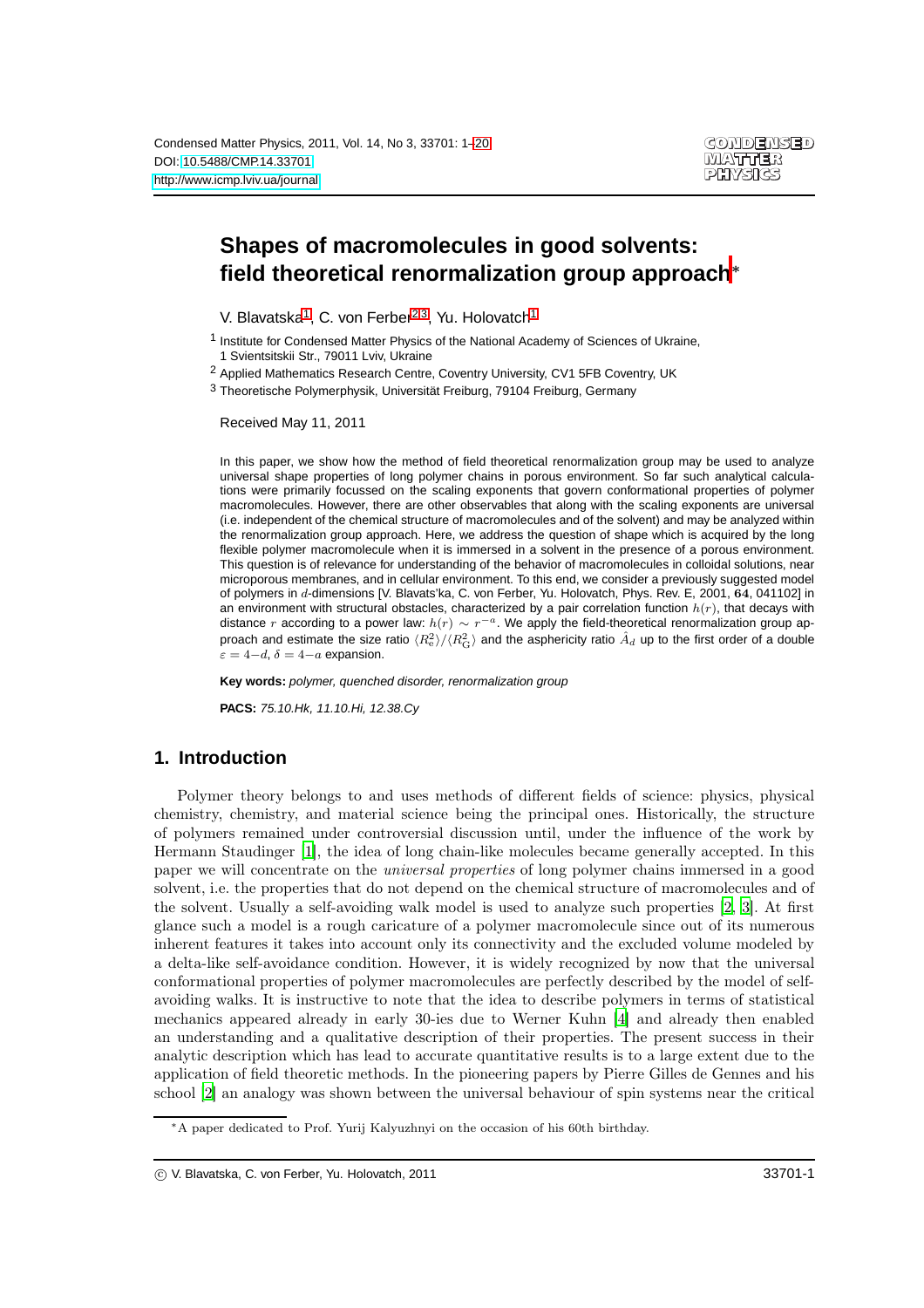point and the behaviour of long polymer macromolecules in a good solvent. In turn, this made it possible to apply the methods of field theoretical renormalization group [\[5\]](#page-17-4) to polymer theory.

In spite of its success in explaining the universal properties of polymer macromolecules, the self-avoiding walk model does not encompass a variety of other polymer features. Different models and different methods are used for these purposes. In the context of this Festschrift it is appropriate to mention the approach based on the integral-equation techniques which is actively developed by Yurij Kalyuzhnyi and his numerous colleagues [\[6\]](#page-17-5). In particular, this approach has enabled an analytic description of chemically associating fluids and the representation of the most important generic properties of certain classes of associating fluids [\[7](#page-17-6)]. It is our pleasure and honor to write a paper dedicated to Yurij Kalyuzhnyi on the occasion on his 60th birthday and doing so to wish him many more years of fruitful scientific activity and to acknowledge our numerous common experiences in physics and not only therein.

In this paper we will analyze the shapes of polymer macromolecules in a good solvent. Flexible polymer macromolecules in dilute solutions form crumpled coils with a global shape, which greatly differs from spherical symmetry and is surprisingly anisotropic, as it has been found experimentally and confirmed in many analytical and numerical investigations [\[8](#page-17-7)[–22\]](#page-18-0). Topological properties of macromolecules, such as the shape and size of a typical polymer chain configuration, are of interest in various respects. The shape of proteins affects their folding dynamics and motion in a cell and is relevant in comprehending complex cellular phenomena, such as catalytic activity [\[23\]](#page-18-1). The hydrodynamics of polymer fluids is essentially affected by the size and shape of individual macromolecules [\[24\]](#page-18-2); the polymer shape plays an important role in determining its molecular weight in gel filtration chromatography [\[25](#page-18-3)]. Below we will show how the shape can be quantified within universal characteristics and how to calculate these characteristics analytically.

The set up of this paper is as follows. In the next section we present some details of the first analytical attempt to study the shape of linear polymers in good solvent, performed by Kuhn in 1934. Since then, the study of topological properties of polymer macromolecules was developed, based on a mathematical description, which is presented in section 3 along with a short review of the known results for shape characteristics of flexible polymers. In section 4, we present details of the application of the field-theoretical renormalization group approach to the study of universal polymer shape characteristics. Section 5 concerns the effect of structural disorder in the environment on the universal properties of polymer macromolecules. The model with long-range-correlated quenched defects is exploited, and the shape characteristics are estimated in a field-theoretical approach. We close by giving conclusions and an outlook.

## **2. Shape of a flexible polymer: Kuhn's intuitive approach**

The subject of primary interest in this paper will be the shape of a long flexible polymer macromolecule. That is, assuming that a polymer coil constitutes of a large sequence of monomers, does this coil resemble a globe (which would be the naive expectation taken that each monomer is attached at random) or does its shape possess anisotropy. And, if it is anisotropic, what are the observables to describe it quantitatively? In this section we start our analysis with a very simple model that allows us to make some quantitative conclusions. The aim of the calculations given below is to explain how the anisotropy of the polymer shape arises already within a random walk model. That is to show that the anisotropy is essentially not an excluded volume effect (although its strength is effected by the excluded volume interaction as we will show in this paper) but rather it is an intrinsic property arising from random walk statistics.

The analysis given below is inspired by Kuhn's seminal paper [\[4\]](#page-17-3). However, Kuhn's explanation is based on combinatorial analysis and application of Stirling formula, while here we suggest a derivation based on the application of Bayesian probability [\[26](#page-18-4)]. Let us consider the so-called Gaussian freely jointed chain model consisting of N connected bonds capable of pointing in any direction independently of each other. Any typical configuration of such a chain can be represented by the set of bond vectors  $\{\vec{a}_n\}$ ,  $n = 1, ..., N$ , such that:

$$
\langle \vec{a}_i^2 \rangle = a^2 = d\ell^2,\tag{2.1}
$$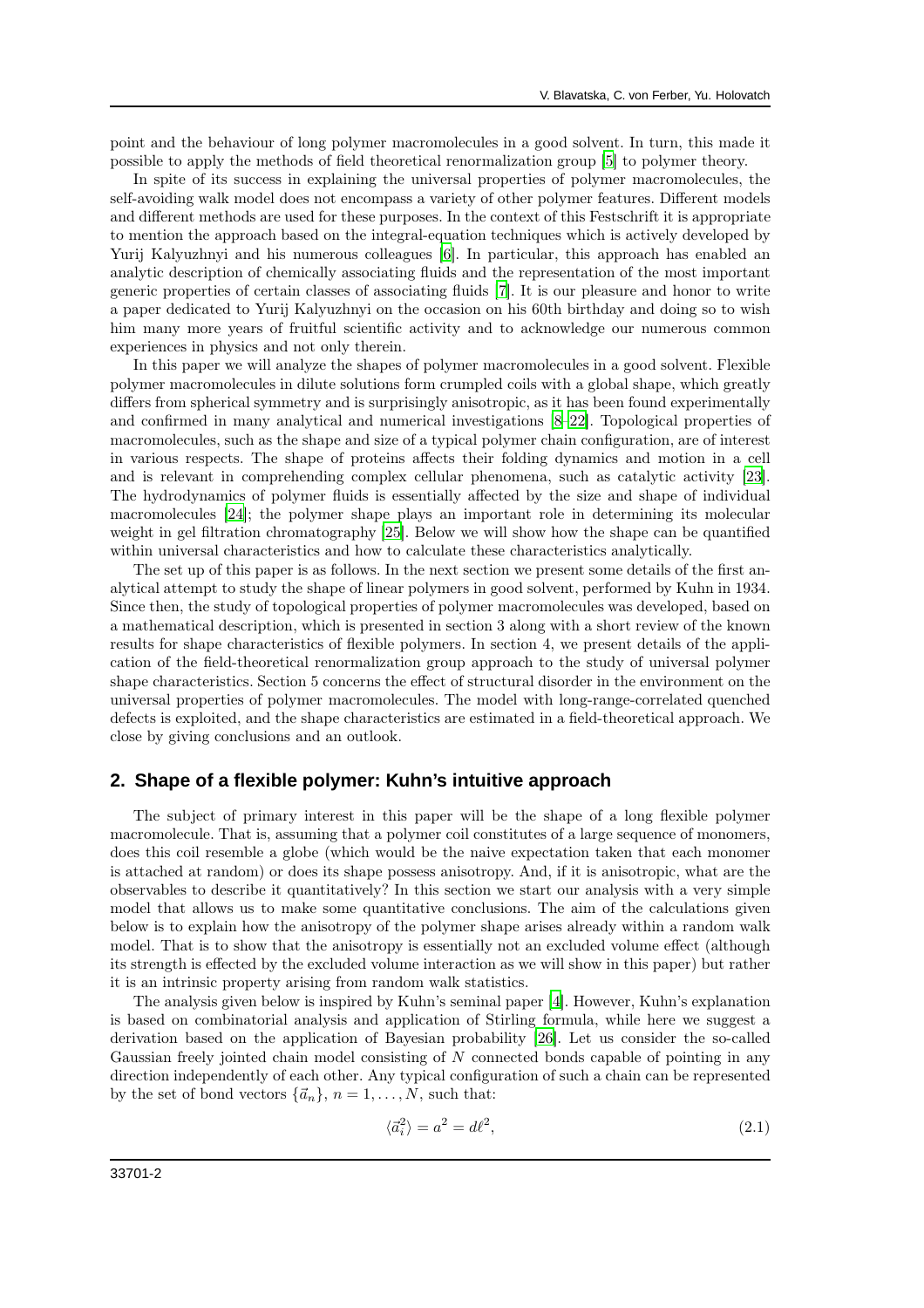

<span id="page-2-1"></span>**Figure 1.** a) Schematic presentation of a polymer chain with the end-to-end distance (position vector of Nth monomer) denoted as  $\vec{r}_1$ . The component of the position vector of N/2th monomer in direction perpendicular to  $\vec{r}_1$  is denoted by  $\vec{r}_2$ . Vector  $\vec{r}_3$  denotes the component of position vector of N/4th monomer in direction perpendicular to both  $\vec{r}_1$  and  $\vec{r}_2$ . b) In the Edwards continuous chain model, the polymer is represented by a path  $\vec{r}(t)$  parameterized by  $0 \leq t \leq T$ (see section 4).

here d is the space dimension and the angular brackets stand for averaging with respect to different possible orientations of each bond. Fixing the starting point of the chain at the origin, one gets for the end-to-end distance  $\vec{R}_{e}$  and its mean square:

$$
\vec{R}_{\rm e} = \sum_{i=1}^{N} \vec{a}_i, \qquad \langle \vec{R}_{\rm e}^2 \rangle = Na^2. \tag{2.2}
$$

To get the second relation, one has to take into account that  $\langle \vec{a}_i \vec{a}_j \rangle = 0$  for  $i \neq j$ , since random variables  $\vec{a}_i$  are uncorrelated. Due to the central limit theorem, the distribution function of the random variable  $R_{\rm e} = |\vec{R}_{\rm e}|$  takes on a Gaussian form:

<span id="page-2-0"></span>
$$
P(R_e) = \left(\frac{d}{2\pi \langle R_e^2 \rangle}\right)^{d/2} e^{-\frac{dR_e^2}{2 \langle R_e^2 \rangle}}.
$$
\n(2.3)

Numerical factors in [\(2.3\)](#page-2-0) can be readily obtained from the normalization conditions for the distribution function and its second moment. Let us consider the three-dimensional  $(d = 3)$  continuous chain, such that

$$
P(R_{\rm e})\mathrm{d}R_{\rm e} = \left(\frac{1}{2\pi N\ell^2}\right)^{3/2} \mathrm{e}^{-\frac{R_{\rm e}^2}{2N\ell^2}} 4\pi R_{\rm e}^2 \mathrm{d}R_{\rm e} \,,\tag{2.4}
$$

defines the probability that the end point of the chain is located in the interval between  $R_e$  and  $R_{\rm e}$  + d $R_{\rm e}$ . Following Kuhn, let us take the mean value of  $R_{\rm e}$  as one of the shape characteristics of a chain and denote it by  $\overline{r}_1 \equiv \langle R_e \rangle$ . One gets for its value:

<span id="page-2-2"></span>
$$
\overline{r}_1 \equiv \int_0^\infty R_e P(R_e) \mathrm{d}R_e = 2\ell \sqrt{\frac{2N}{\pi}}.
$$
\n(2.5)

To introduce two more observables that will characterize the shape of the chain, let us proceed as follows. Having defined the end-to-end vector  $\vec{R_{e}}$ , let us point the *z*-axis along this vector (see figure [1](#page-2-1) (a)). Now, since both the starting and the end points of the chain belong to the  $z$ -axis, the projection of the polymer coil on the xy-plane has a form of a loop. It is natural to expect that the largest deviation of a point on this loop from the origin corresponds to the  $N/2$ th step. Let us find the distance in the plane from the origin to this point (we will denote it by  $r_2$  hereafter) and take it as another shape characteristics of the chain. Note, that vector  $\vec{r}_2$  lies in the xy-plain and therefore is two-dimensional. To do so, we have to find the distribution function of a position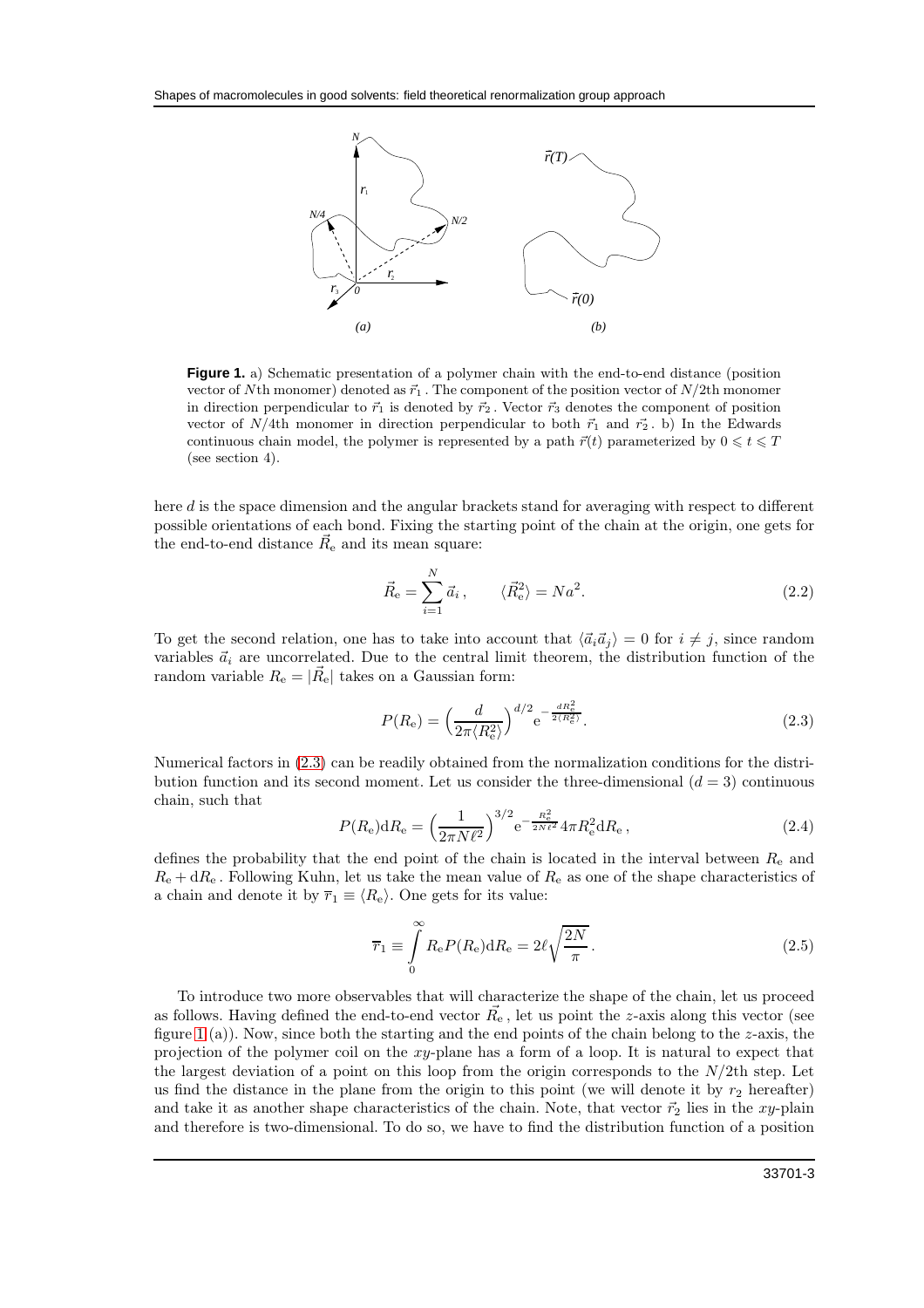vector of a point on a loop. It is convenient to find such a distribution using the Bayes theorem for conditional probability [\[26](#page-18-4)]. The theorem relates the conditional and marginal probabilities of events  $A$  and  $B$ , provided that the probability of  $B$  does not equal zero:

$$
P(A|B) = \frac{P(B|A)P(A)}{P(B)}.
$$
\n(2.6)

In our case,  $P(A|B) \equiv P_2(r)$  is the probability that the coordinate of the chain after N/2th step is given by a (now two-dimensional) vector  $\vec{r}$  under the condition, that after N steps its coordinate is  $r = 0$ . Then,  $P(B|A)$  is the probability for the chain that begins at the point with the coordinate  $\vec{r}$  after  $N/2$  steps to return to the origin. Correspondingly, the prior probability  $P(A)$  is the probability that the coordinate of the chain after  $N/2$ th step is given by a vector  $\vec{r}$  (it is the socalled "unconditional" or "marginal" probability of A, in our case it is given by equation [\(2.3\)](#page-2-0) for  $d = 2$ ).  $P(B)$  is the prior or marginal probability of B, in our case this is the probability for the chain that starts at the origin to return back in  $N$  steps, i.e. a probability of a loop of  $N$  steps. Realizing that for our case  $P(A) = P(B|A)$ , that is probabilities to reach point  $\vec{r}$  starting from the origin is equal to the probability to reach the origin starting from the point  $\vec{r}$  we get:

$$
P_2(r) = P(A)^2 / P(B),\tag{2.7}
$$

where  $P(A)$  is given by equation [\(2.3\)](#page-2-0) for  $d = 2$  and  $P(B)$  may be found from the normalization condition. In the continuous chain representation we get for the probability that the  $N/2$ th bond of the chain is located in the interval between r and  $r + dr$ :

$$
P_2(r)dr = \frac{1}{2\pi N/2\ell^2} \frac{1}{P(B)} e^{-\frac{r^2}{2N/2\ell^2}} e^{-\frac{r^2}{2N/2\ell^2}} 2\pi r dr.
$$
 (2.8)

The mean value  $r_2$  follows:

<span id="page-3-0"></span>
$$
\overline{r}_2 \equiv \int_0^\infty r P_2(r) dr = \frac{4}{N\ell^2} \int_0^\infty e^{-\frac{2r^2}{N\ell^2}} r^2 dr = \ell \sqrt{\frac{\pi N}{8}}.
$$
\n(2.9)

Now, let us point an x-axis along  $\vec{r}_2$  (again see figure [1](#page-2-1) (a)) and repeat the above reasonings concerning the maximal distance in y-coordinate, i.e. concerning the y-coordinate of the  $N/4$ th step of the chain. We will denote it by  $r_3$ . The result readily follows by the analogy with equation [\(2.9\)](#page-3-0) taking into account that now the radius-vector is one-dimensional:

<span id="page-3-1"></span>
$$
\overline{r}_3 \equiv \int_0^\infty r P_3(r) dr = \left(\frac{16}{\pi N \ell^2}\right)^{1/2} \int_0^\infty e^{-\frac{4r^2}{N \ell^2}} r dr = \frac{\ell}{2} \sqrt{\frac{N}{\pi}}.
$$
\n(2.10)

Comparing [\(2.5\)](#page-2-2), [\(2.9\)](#page-3-0), and [\(2.10\)](#page-3-1) one concludes that the shape of the chain is characterized by three unequal sizes  $\overline{r}_1$ ,  $\overline{r}_2$ , and  $\overline{r}_3$  with the following relations:

<span id="page-3-3"></span>
$$
\frac{\overline{r}_1}{\overline{r}_2} = \frac{8}{\pi} \simeq 2.55, \qquad \frac{\overline{r}_1}{\overline{r}_3} = 4\sqrt{2} \simeq 5.66. \tag{2.11}
$$

The above relations were first obtained by Kuhn [\[4\]](#page-17-3) and lead to the conclusion that a polymer chain even if considered as a chain of mutually intersecting steps (i.e. without account of an excluded volume effect) does not have a shape of a sphere but rather resembles an ellipsoid with unequal axes<sup>[1](#page-3-2)</sup>. To check how this prediction holds, we have performed numerical simulations of random walks on simple cubic lattices, constructing trajectories with the number of steps N up to 400 and performing the averaging over  $10^6$  configurations. As one can see from figure [2,](#page-4-0) the results of simulations are in perfect agreement with the data of  $(2.11)$ .

<span id="page-3-2"></span> $<sup>1</sup>$ As it was stated in Kuhn's paper, the most probable shape of a polymer is a bend ellipsoid, of a bean-like shape:</sup> ". . . verbogenes Ellipsoids (etwa die Form einer Bohne). . . " [\[4\]](#page-17-3).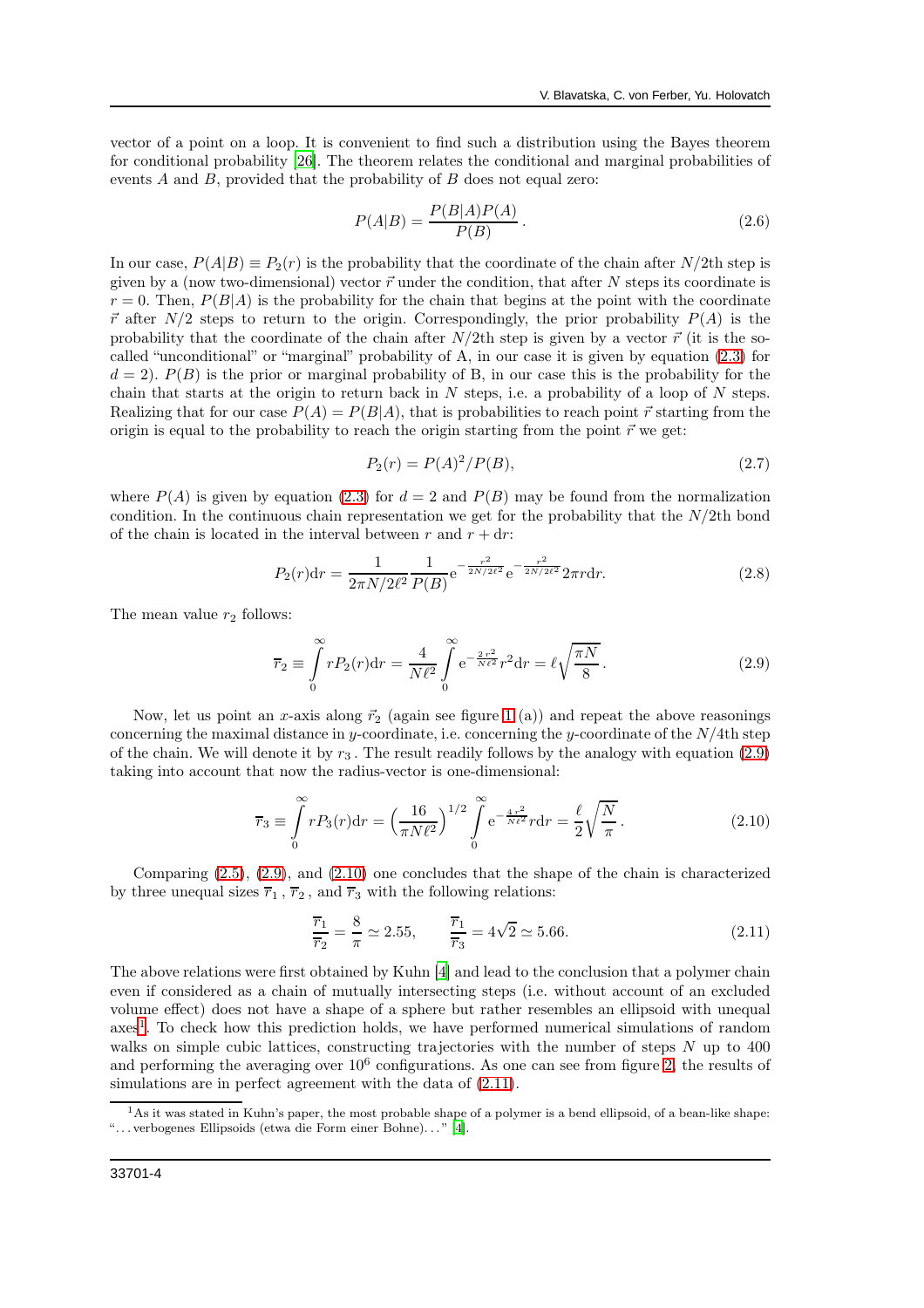

<span id="page-4-0"></span>**Figure 2.** Ratios  $\overline{r_1}/\overline{r_2}$  (a) and  $\overline{r_1}/\overline{r_3}$  (b) as functions of the chain length, results of computer simulations. Analytic estimates give:  $\overline{r}_1/\overline{r}_2 \simeq 2.55$  and  $\overline{r}_1/\overline{r}_3 \simeq 5.66$  (see equations [\(2.5\)](#page-2-2), [\(2.9\)](#page-3-0),  $(2.10)$ ).

Here it is worth mentioning another far going prediction of the same paper [\[4\]](#page-17-3). Discussing how might the excluded volume effect the polymer size, Kuhn arrives at the relation between the mean square end-to-end distance and the number of monomers which in our notations reads:

 $\sqrt{\langle \vec{R}_{e}^2 \rangle} = \ell N^{\nu}$  with  $\nu = 1/2 + \epsilon$ . Although this result is suggested on purely phenomenological grounds, its amazing feature is that the power-law form of the dependence is correctly predicted (cf. equation [\(3.4\)](#page-5-0) from the forthcoming section). Moreover, Kuhn has estimated  $\epsilon$  by considering the excluded volume effect for a 5-segment chain for which he found an increase of 20%, a result we have verified by exact enumerations. Assuming the power law form,  $\epsilon$  is estimated as:  $\epsilon \approx 0.11$ and thus  $\nu \approx 0.61$ , which is perfectly confirmed later, e.g. by Flory theory [\[2\]](#page-17-1), which in  $d = 3$  gives  $\nu = 3/5$ . The notation for the correction used by Kuhn by coincidence is the same as that used much later in the famous  $\varepsilon$ -expansion [\[5\]](#page-17-4) to develop a perturbation theory for calculation of this power law by means of the renormalization group technique (see equation [\(4.12\)](#page-8-0) for the first order result). Before explaining how this theory is applied to calculate polymer shape characteristics, let us introduce observables in terms of which such description is performed.

## <span id="page-4-3"></span>**3. Description of polymer shape in terms of gyration tensor and combinations of its components**

Let  $\vec{R}_n = \{x_n^1, \ldots, x_n^d\}$  be the position vector of the *n*th monomer of a polymer chain (*n* =  $1, \ldots, N$ . The mean square of the end-to-end distance  $R_e$  of a chain thus reads:

<span id="page-4-2"></span>
$$
\langle R_{\rm e}^2 \rangle = \langle |\vec{R}_N - \vec{R}_1|^2 \rangle, \tag{3.1}
$$

here and below,  $\langle \ldots \rangle$  denotes the averaging over the ensemble of all possible polymer chain configurations. The basic shape properties of a specified spatial conformation of the chain can be characterized [\[8,](#page-17-7) [9\]](#page-17-8) in terms of the gyration tensor Q with components:

<span id="page-4-1"></span>
$$
Q_{ij} = \frac{1}{N} \sum_{n=1}^{N} (x_n^i - x_{\text{CM}}^i)(x_n^j - x_{\text{CM}}^j), \quad i, j = 1, ..., d,
$$
 (3.2)

with  $x_{\text{CM}}^i = \sum_{n=1}^N x_n^i/N$  being the coordinates of the center-of-mass position vector  $\vec{R}_{\text{CM}}$ .

The spread in the eigenvalues  $\lambda_i$  of the gyration tensor describes the distribution of monomers inside the polymer coil and thus measures the asymmetry of the molecule; in particular, for a symmetric (spherical) configuration all the eigenvalues  $\lambda_i$  are equal, whereas for the so-called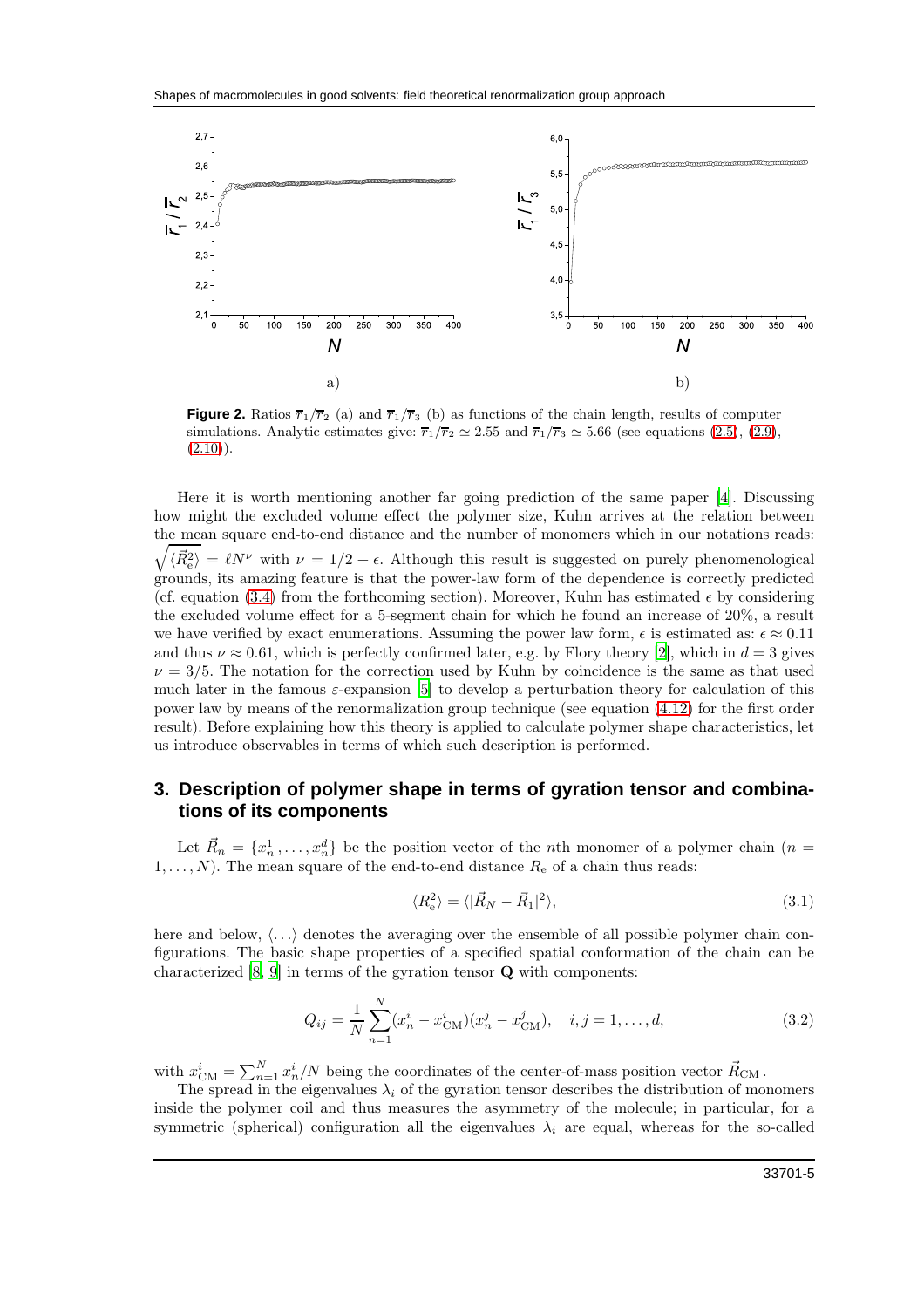

<span id="page-5-2"></span>**Figure 3.** Seen from far away, polymer coil may resemble the objects of different from. Here, we distinguish sphere-like (a), prolate (b), and oblate (c) conformations. Eigenvalues of correspond-ing gyration tensor [\(3.2\)](#page-4-1) satisfy:  $\lambda_1 \simeq \lambda_2 \simeq \lambda_3$  (a),  $\lambda_1 > \lambda_2 \simeq \lambda_3$  (b), and  $\lambda_1 \simeq \lambda_2 > \lambda_3$  (c). Correspondingly, asphericity [\(3.6\)](#page-5-1) and prolateness [\(3.7\)](#page-6-0) of these conformations satisfy:  $A_d = 0$ ,  $S = 0$  (a),  $0 < A_d < 1$ ,  $0 < S \le 2$  (b),  $0 < A_d < 1$ ,  $-1/4 \le S < 0$  (c). See the text for more details.

prolate and oblate configurations in  $d = 3$  (see figure [3\)](#page-5-2) the eigenvalues satisfy  $\lambda_1 \gg \lambda_2 \approx \lambda_3$ and  $\lambda_1 \approx \lambda_2 \gg \lambda_3$  correspondingly. Solc and Stockmayer [\[8](#page-17-7)] introduced the normalized average eigenvalues  $\lambda_i$  of the gyration tensor as a shape measure of macromolecules. Numerical simulations in  $d = 3$  dimensions give  $\{\langle \lambda_1 \rangle, \langle \lambda_2 \rangle, \langle \lambda_3 \rangle\} = \{0.790, 0.161, 0.054\}$  [\[16\]](#page-18-5), indicating a high anisotropy of typical polymer configurations compared with the purely isotropic case  $\{1/3, 1/3, 1/3\}$ .

While in simulations the eigenvalues of the gyration tensor **Q** can easily be calculated and averaged, different invariants have been devised for theoretical calculations. As far as Q has three eigenvalues in  $d = 3$ , one may construct three independent combinations of invariants. These are the square radius of gyration  $R_G^2$ , the asphericity  $A_d$  and the prolateness S as elaborated in the following. The first invariant of  $Q$  is the squared radius of gyration

<span id="page-5-3"></span>
$$
R_{\rm G}^2 = \frac{1}{N} \sum_{n=1}^{N} (\vec{R}_n - \vec{R}_{\rm CM})^2 = \sum_{i=1}^{d} Q_{ii} = \text{Tr} \mathbf{Q},\qquad(3.3)
$$

which measures the distribution of monomers with respect to the center of mass. To characterize the size measure of a single flexible polymer chain, one usually considers the mean-squared endto-end distance  $\langle R_e^2 \rangle$  [\(3.1\)](#page-4-2) and radius of gyration  $\langle R_G^2 \rangle$  [\(3.3\)](#page-5-3), both governed by the same scaling law:

<span id="page-5-0"></span>
$$
\langle R_{\rm e}^2 \rangle \sim \langle R_{\rm G}^2 \rangle \sim N^{2\nu},\tag{3.4}
$$

where N is the mass of the macromolecule (number of monomers in a polymer chain) and  $\nu$  is a universal exponent  $(\nu > 1/2 \ (d < 4), \nu = 1/2 \ (d \geq 4))$ . The ratio of these two characteristic distances, the so-called size ratio:

<span id="page-5-4"></span>
$$
g_d \equiv \langle R_e^2 \rangle / \langle R_G^2 \rangle, \tag{3.5}
$$

appears to be a universal, rotationally-invariant quantity  $(g_d > 6 \ (d < 4), g_d = 6 \ (d \geq 4))$  [\[15\]](#page-17-9).

Let  $\overline{\lambda} \equiv \text{Tr} \mathbf{Q}/d$  be the mean eigenvalue of the gyration tensor. Then one may characterize the extent of asphericity of a polymer chain configuration by the quantity  $A_d$  defined as [\[10\]](#page-17-10):

<span id="page-5-1"></span>
$$
A_d = \frac{1}{d(d-1)} \sum_{i=1}^d \frac{(\lambda_i - \overline{\lambda})^2}{\overline{\lambda}^2} = \frac{d}{d-1} \frac{\operatorname{Tr} \hat{\mathbf{Q}}^2}{(\operatorname{Tr} \mathbf{Q})^2},\tag{3.6}
$$

with  $\hat{\mathbf{Q}} \equiv \mathbf{Q} - \overline{\lambda} \mathbf{I}$  (here **I** is the unity matrix). This universal quantity equals zero for a spherical configuration, where all the eigenvalues are equal,  $\lambda_i = \overline{\lambda}$ , and takes a maximum value of one in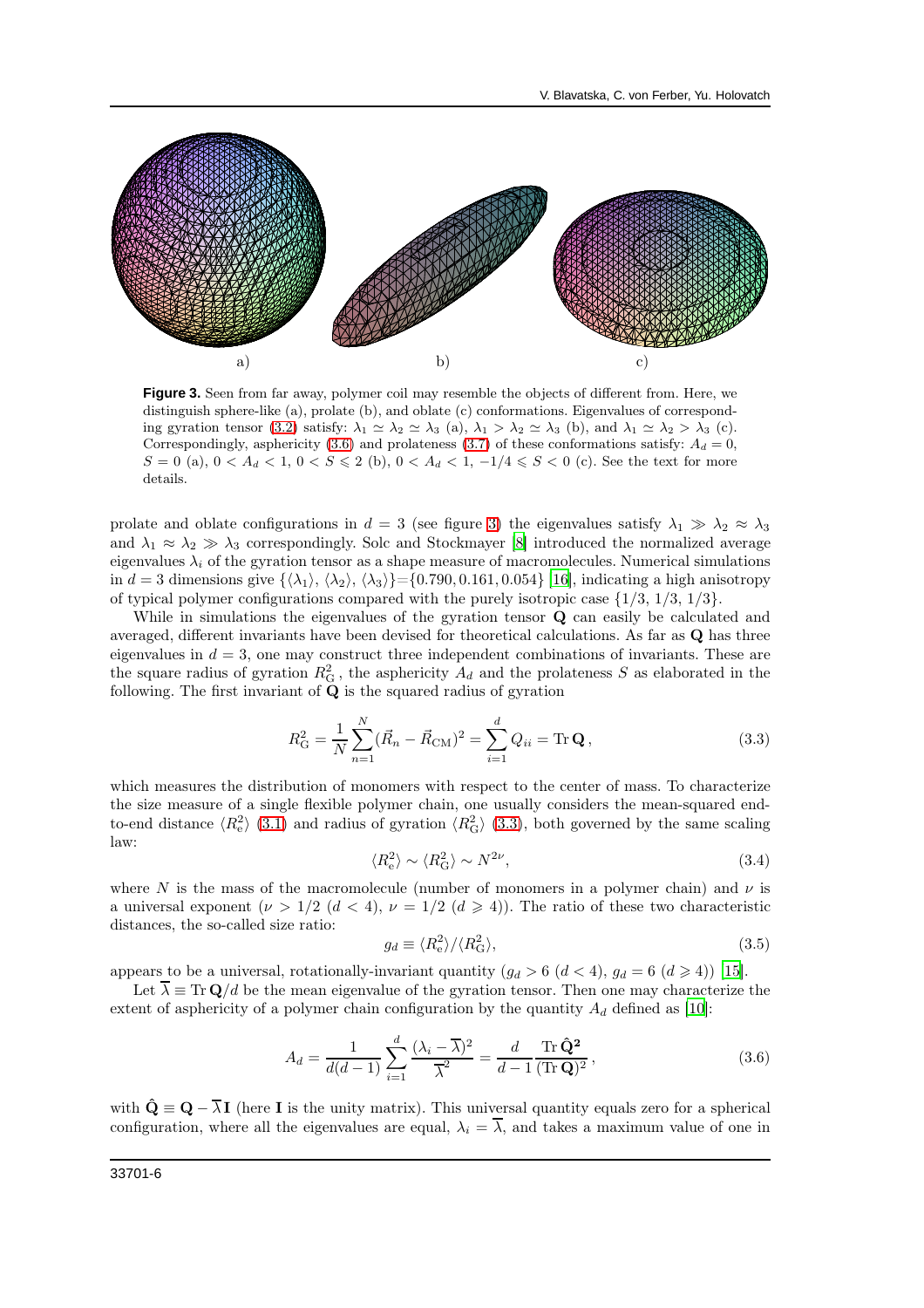the case of a rod-like configuration, where all the eigenvalues equal zero except one. Thus, the inequality holds:  $0 \leq A_d \leq 1$ . Another rotational invariant quantity, defined in three dimensions, is the so-called prolateness  $S$ :

<span id="page-6-0"></span>
$$
S = \frac{\prod_{i=1}^{3} (\lambda_i - \overline{\lambda})}{\overline{\lambda}^3} = 27 \frac{\det \hat{\mathbf{Q}}}{(\text{Tr } \mathbf{Q})^3} \,. \tag{3.7}
$$

If the polymer is absolutely prolate, rod-like  $(\lambda_1 \neq 0, \lambda_2 = \lambda_3 = 0)$ , it is easy to see that S equals two. For absolutely oblate, disk-like conformations  $(\lambda_1 = \lambda_2, \lambda_3 = 0)$ , this quantity takes on a value of  $-1/4$ , while for a spherical configuration  $S = 0$ . In general, S is positive for prolate ellipsoid-like polymer conformations  $(\lambda_1 \gg \lambda_2 \approx \lambda_3)$  and negative for oblate ones  $(\lambda_1 \approx \lambda_2 \gg \lambda_3)$ , whereas its magnitude measures how much oblate or prolate the polymer is. Note that since  $\overline{\lambda}$  and the quantities in  $(3.3)$ – $(3.7)$  are expressed in terms of rotational invariants, there is no need to explicitly determine the eigenvalues  $\lambda_i$  which greatly simplifies the calculations.

The average of the quantities  $(3.3)$ – $(3.7)$  for a given polymer chain length N, denoted as  $\langle \ldots \rangle$ , is performed over an ensemble of possible configurations of a chain. Note that some analytical and numerical approaches avoid the averaging of the ratio in [\(3.6\)](#page-5-1), [\(3.7\)](#page-6-0) and evaluate the ratio of averages:

<span id="page-6-1"></span>
$$
\hat{A}_d = \frac{1}{d(d-1)} \sum_{i=1}^d \frac{\langle (\lambda_i - \overline{\lambda})^2 \rangle}{\langle \overline{\lambda}^2 \rangle}, \qquad \hat{S} = \frac{\prod_{i=1}^3 \langle (\lambda_i - \overline{\lambda}) \rangle}{\langle \overline{\lambda}^3 \rangle},
$$
(3.8)

which should be distinguished from the averaged asphericity and prolateness:

$$
\langle A_d \rangle = \frac{1}{d(d-1)} \left\langle \sum_{i=1}^d \frac{(\lambda_i - \overline{\lambda})^2}{\overline{\lambda}^2} \right\rangle, \qquad \langle S \rangle = \left\langle \frac{\prod_{i=1}^3 (\lambda_i - \overline{\lambda})}{\overline{\lambda}^3} \right\rangle. \tag{3.9}
$$

Contrary to  $\langle A_d \rangle$  and  $\langle S \rangle$ , the quantities [\(3.8\)](#page-6-1) have no direct relation to the probability distribution of the shape parameters  $A_d$  and S. As pointed out by Cannon [\[11\]](#page-17-11), this definition overestimates the effect of larger polymer configurations on the mean shape properties and suppresses the effect of compact ones. This artificially leads to overestimated values for shape parameters. The difference between  $\langle A_d \rangle$  and  $\hat{A}_d$  was found to be great (see table [1\)](#page-6-2).

<span id="page-6-2"></span>Table 1. Size ratio, averaged asphericity and prolateness of flexible polymer chains on regular two- and three-dimensional lattices. MC: Monte Carlo simulations, DR: direct renormalization approaches. a: reference [\[13](#page-17-12)], b: [\[12\]](#page-17-13), c: [\[17](#page-18-6)], d: [\[10\]](#page-17-10), e: [\[14\]](#page-17-14).

|                                  | Method     | $g_d$                                   | $\langle A_d \rangle$ |                                                                                               |             |
|----------------------------------|------------|-----------------------------------------|-----------------------|-----------------------------------------------------------------------------------------------|-------------|
| 2<br>$\mathcal{D}_{\mathcal{L}}$ | MC.<br>DR. | $7.14 \pm 0.03^a$<br>7.003 <sup>c</sup> | $0.501\pm0.003^b$     | $0.625 \pm 0.008^b$<br>$0.558^d$                                                              | $0.899^d$   |
| 3                                | MC.<br>DR. | 6.258c                                  | $0.415^{e}$           | $6.249 \pm 0.03^e$ $0.431 \pm 0.002^e$ $0.546 \pm 0.008^b$ $0.541 \pm 0.004^e$<br>$0.529^{d}$ | $0.893^{d}$ |

Numerous experimental studies indicate that a typical flexible polymer chain in good solvent takes on the shape of an elongated, prolate ellipsoid, similar to what was shown in section [3](#page-4-3) for a random walk. In particular, using the data of x-ray crystallography and cryo-electron microscopy, it was found that the majority of non-globular proteins are characterized by  $A_3$  values from 0.5 to 0.7 and  $S$  values from 0 to 0.6 [\[21,](#page-18-7) [22](#page-18-0)]. The shape parameters of polymers were analyzed analytically, based on the direct renormalization group approach [\[10](#page-17-10), [14](#page-17-14), [17\]](#page-18-6), and estimated in numerical simulations [\[8,](#page-17-7) [12,](#page-17-13) [13](#page-17-12), [18](#page-18-8)]. Table [1](#page-6-2) gives typical data for the above introduced shape characteristics of long flexible polymer chains in  $d = 2$  and  $d = 3$ .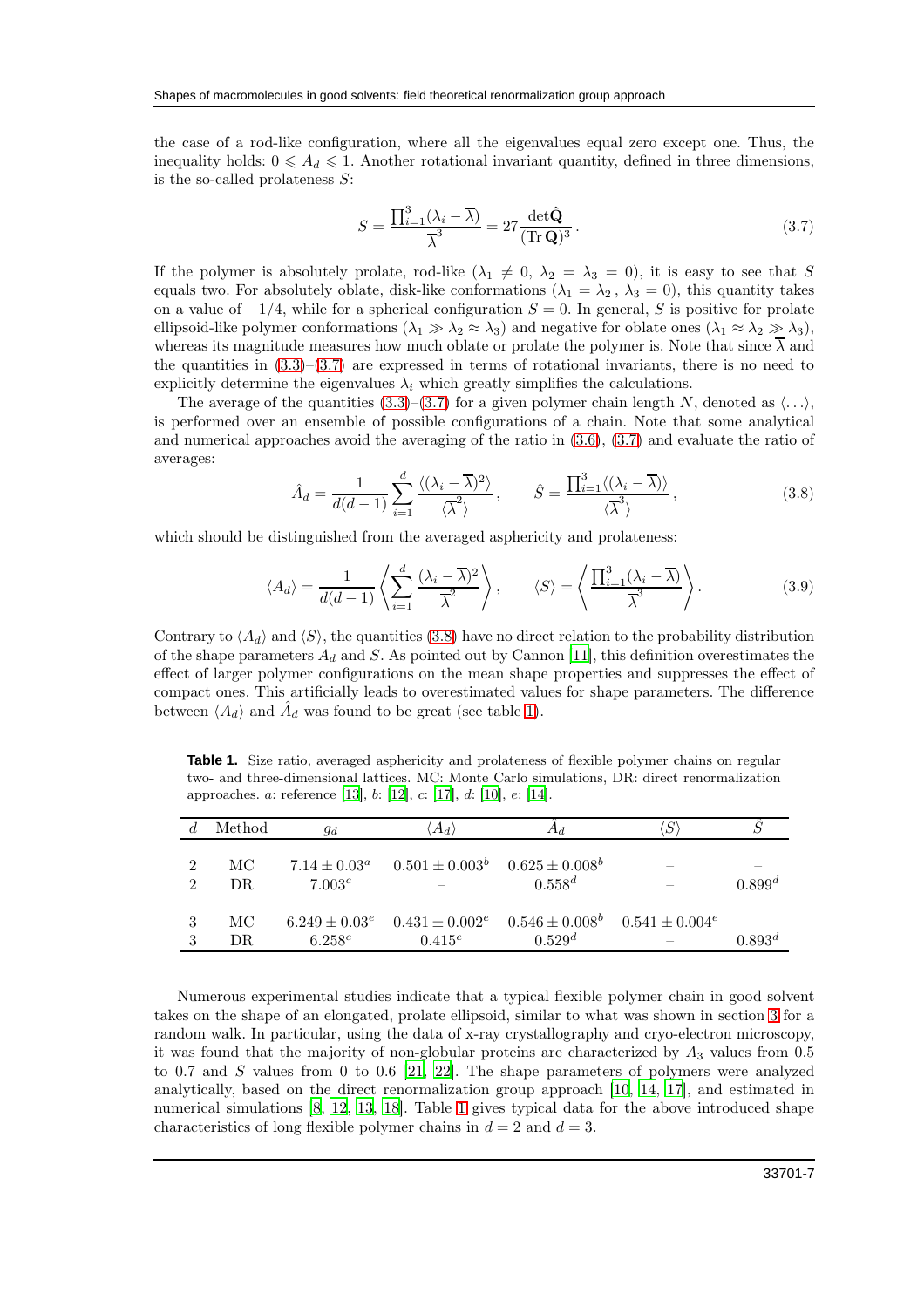Since the above shape and size characteristics of polymer macromolecules are universal, i.e. independent of the details of their chemical structure, they were (along with polymer scaling exponents) the subject of analysis by field-theoretical renormalization group approaches. In the subsequent section we will introduce this approach as used to calculate polymer shapes.

## **4. Field-theoretical renormalization group approach to define polymer shape**

Aronovitz and Nelson [\[10\]](#page-17-10) developed a scheme, allowing one to compute the universal shape parameters of long flexible polymers within the frames of advanced field theory methods.

Here, we start with the Edwards continuous chain model [\[27](#page-18-9)], representing the polymer chain by a path  $\vec{r}(t)$ , parameterized by  $0 \leq t \leq T$  (see figur[e1](#page-2-1) (b)). The system can be described by the effective Hamiltonian  $\mathcal{H}$ :

<span id="page-7-0"></span>
$$
\mathcal{H} = \frac{1}{2} \int_{0}^{T} dt \left( \frac{d \vec{r}(t)}{dt} \right)^{2} + \frac{u_{0}}{4!} \int_{0}^{T} dt \int_{0}^{T} dt' \delta^{d}(\vec{r}(t) - \vec{r}(t')). \qquad (4.1)
$$

The first term in [\(4.1\)](#page-7-0) represents the chain connectivity, whereas the second term describes the short range excluded volume interaction with coupling constant  $u_0$ .

In this scheme, the gyration tensor components (equation  $(3.2)$ ) can be rewritten as:

<span id="page-7-2"></span>
$$
Q_{ij} = \frac{1}{2T^2} \int_0^T dt_1 \int_0^T dt_2 \left[ r^i(t_1) - r^i(t_2) \right] \left[ r^j(t_1) - r^j(t_2) \right], \qquad i, j = 1, ..., d.
$$
 (4.2)

The model [\(4.1\)](#page-7-0) may be mapped to a field theory by a Laplace transform from the Gaussian surface T to the conjugated chemical potential variable (mass)  $\mu_0$  according to [\[28,](#page-18-10) [29\]](#page-18-11):

$$
\hat{\mathcal{Z}}(\mu_0) = \int dT \exp[-\mu_0 T] \mathcal{Z}(T), \qquad (4.3)
$$

where  $\mathcal{Z}(T) = \int D[\mathbf{r}] \exp(-\mathcal{H})$  is the partition function of the system as function of the Gaussian surface and  $\int D[\mathbf{r}]$  means an integration over all possible path configurations [\[30\]](#page-18-12). Exploiting the analogy between the polymer problem and  $O(m)$  symmetric field theory in the limit  $m \to 0$ (de Gennes limit) [\[2\]](#page-17-1), it was shown [\[28\]](#page-18-10) that the partition function of the polymer system is related to the  $m = 0$ -component field theory with an effective Lagrangean:

<span id="page-7-1"></span>
$$
\mathcal{L} = \int d^d x \left[ \frac{1}{2} (\mu_0^2 |\vec{\phi}(x)|^2 + |\nabla \vec{\phi}(x)|^2) + \frac{u_0}{4!} (\vec{\phi}^2(x))^2 \right]. \tag{4.4}
$$

Here,  $\vec{\phi}$  is an *m*-component vector field  $\vec{\phi} = (\phi^1, \dots, \phi^m)$  and:

$$
\hat{\mathcal{Z}}(\mu_0) = \int D[\varphi] e^{-\mathcal{L}}.
$$
\n(4.5)

One of the ways of extracting the scaling behavior of the model [\(4.4\)](#page-7-1), is to apply the fieldtheoretical renormalization group (RG) method [\[5\]](#page-17-4) in the massive scheme, with the Green's functions renormalized at non-zero mass and zero external momenta. The Green's function  $G_0^{(N,L)}$  can be defined as an average of N field components and L  $\varphi^2$ -insertions performed with the corresponding effective Lagrangean  $\mathcal{L}$ :

$$
\delta(\sum k_i + \sum p_j) G_0^{(N,L)}(\{k\}; \{p\}; \mu_0^2; u_0) =
$$
  

$$
\int e^{i(k_i R_i + p_j r_j)} \langle \phi^2(r_1) \dots \phi^2(r_L) \phi(R_1) \dots \phi(R_N) \rangle^{c_{\text{eff}}} d^d R_1 \dots d^d R_N d^d r_1 \dots d^d r_L, \quad (4.6)
$$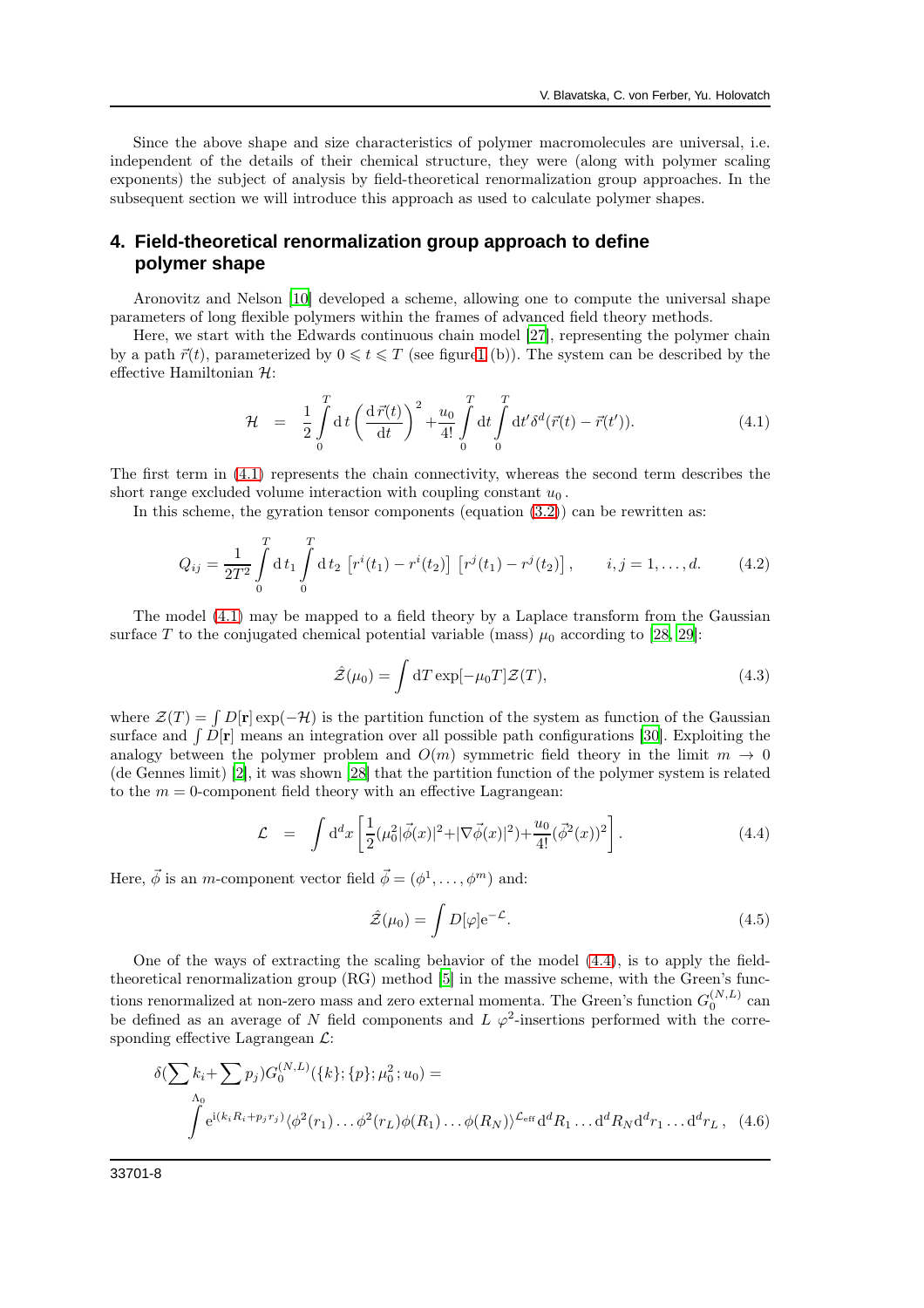here  $\{k\} = (k_1, \ldots, k_L)$ ,  $\{p\} = (p_1, \ldots, p_N)$  are the sets of external momenta and  $\Lambda_0$  is a cut-off [\[31\]](#page-18-13). The renormalized Green's functions  $G_{\rm R}^{(N,L)}$  $R^{(N,L)}$  are expressed in terms of the bare vertex functions as follows:

<span id="page-8-1"></span>
$$
G_0^{(N,L)}(\{k\};\{p\};\hat{\mu}_0^2;u_0) = Z_{\phi}^{N/2} Z_{\phi^2}^{-L} G_{\mathcal{R}}^{(N,L)}(\{k\};\{p\};\mu^2;u),\tag{4.7}
$$

where  $Z_{\phi}$ ,  $Z_{\phi^2}$  are the renormalizing factors,  $\mu$ ,  $u$  are the renormalized mass and couplings.

The change of coupling constant  $u_0$  under renormalization defines a flow in parametric space, governed by the corresponding  $\beta$ -function:

<span id="page-8-5"></span>
$$
\beta_u(u) = \frac{\partial u}{\partial \ln l} \Big|_0, \qquad (4.8)
$$

where l is the rescaling factor and  $\vert_0$  stands for evaluation at fixed bare parameters. The fixed points (FP) of the RG transformation are given by the zeroes of the  $\beta$ -function. The stable FP  $u^*$ , corresponding to the critical point of the system, is defined as the fixed point where  $\frac{\partial \beta_u(u)}{\partial u}|_{u=u^*}$ has a positive real part. The flow of renormalizing factors  $Z_{\phi}$ ,  $Z_{\phi^2}$  defines the RG functions  $\gamma_{\phi}(u)$ ,  $\bar{\gamma}_{\phi^2}(u)$ . These functions, evaluated at the stable accessible FP, allow us to estimate the critical exponents.

Exploiting the perturbation theory expansion in parameter  $\varepsilon = 4 - d$  (deviation of space dimension from the upper critical one), one receives within the above described scheme up to the first order in  $\varepsilon$  the well-known results for the fixed points:

<span id="page-8-3"></span>
$$
u_{\text{RW}}^* = 0, \quad \text{stable for} \quad \varepsilon \leq 0,\tag{4.9}
$$

$$
u_{\text{SAW}}^* = \frac{3\varepsilon}{4}, \quad \text{stable for} \quad \varepsilon > 0. \tag{4.10}
$$

Here,  $u_{\text{RW}}$  describes the case of simple random walks (idealized polymer chain without any intrachain interactions), and  $u<sub>SAW</sub>$  is the fixed point, governing the scaling of self-avoiding random walks.

Evaluating the RG functions  $\gamma_{\phi}(u)$  and  $\bar{\gamma}_{\phi^2}(u)$  at the above fixed points, one gets the familiar first-order results (see e.g. [\[5\]](#page-17-4)) for the critical exponents  $\nu$  and  $\gamma$ , that govern the scaling of the polymer mean size [\(3.4\)](#page-5-0) and the number of configurations, correspondingly:

<span id="page-8-0"></span>
$$
\nu_{\rm RW} = \frac{1}{2}, \qquad \gamma_{\rm RW} = 1, \qquad (4.11)
$$

$$
\nu_{\text{SAW}} = \frac{1}{2} + \frac{\varepsilon}{16}, \qquad \gamma_{\text{SAW}} = 1 + \frac{\varepsilon}{8}. \tag{4.12}
$$

Following reference [\[10\]](#page-17-10), the averaged moments of gyration tensor Q [\(4.2\)](#page-7-2), which are needed to determine the polymer shape characteristics [\(3.3\)](#page-5-3), [\(3.6\)](#page-5-1), [\(3.7\)](#page-6-0), can be expressed in terms of renormalized connected Green's functions [\(4.7\)](#page-8-1), in particular:

<span id="page-8-2"></span>
$$
\langle Q_{ij} \rangle = -\frac{1}{2} \left( \frac{T}{2\bar{X}} \right)^{2\nu} \frac{\Gamma(\gamma)}{\Gamma(\gamma + 2\nu + 2)} \frac{G_{ij}}{G_{\rm R}^{(2)}(0, 0, u^*)}, \tag{4.13}
$$

$$
\langle Q_{ij} Q_{kl} \rangle = -\frac{1}{4} \left( \frac{T}{2\bar{X}} \right)^{4\nu} \frac{\Gamma(\gamma)}{\Gamma(\gamma + 4\nu + 4)} \frac{G_{ij|kl}}{G_{\rm R}^{(2)}(0, 0, u^*)} . \tag{4.14}
$$

Here, the following notations are used:

<span id="page-8-4"></span>
$$
G_{ij} \equiv \frac{\partial}{\partial q^i} \frac{\partial}{\partial q^j} \Big|_{q=0} G_{\mathcal{R}}^{(2,2)}(0,0;q,-q;u^*), \tag{4.15}
$$

$$
G_{ij|kl} = \frac{\partial}{\partial q_1^i} \frac{\partial}{\partial q_1^j} \frac{\partial}{\partial q_2^k} \frac{\partial}{\partial q_2^l} \Big|_{q=0} G_{\mathcal{R}}^{(2,4)}(0,0;q_1,-q_1,q_2,-q_2;u^*), \tag{4.16}
$$

 $\bar{X}$  is non-universal quantity,  $\nu$  and  $\gamma$  are the critical exponents,  $\partial/\partial q_1^i$  means differentiation by the *i*-component of vector  $q_1$ ,  $G_R^{(2,2)}$  and  $G_R^{(2,4)}$  are the renormalized connected Green's function with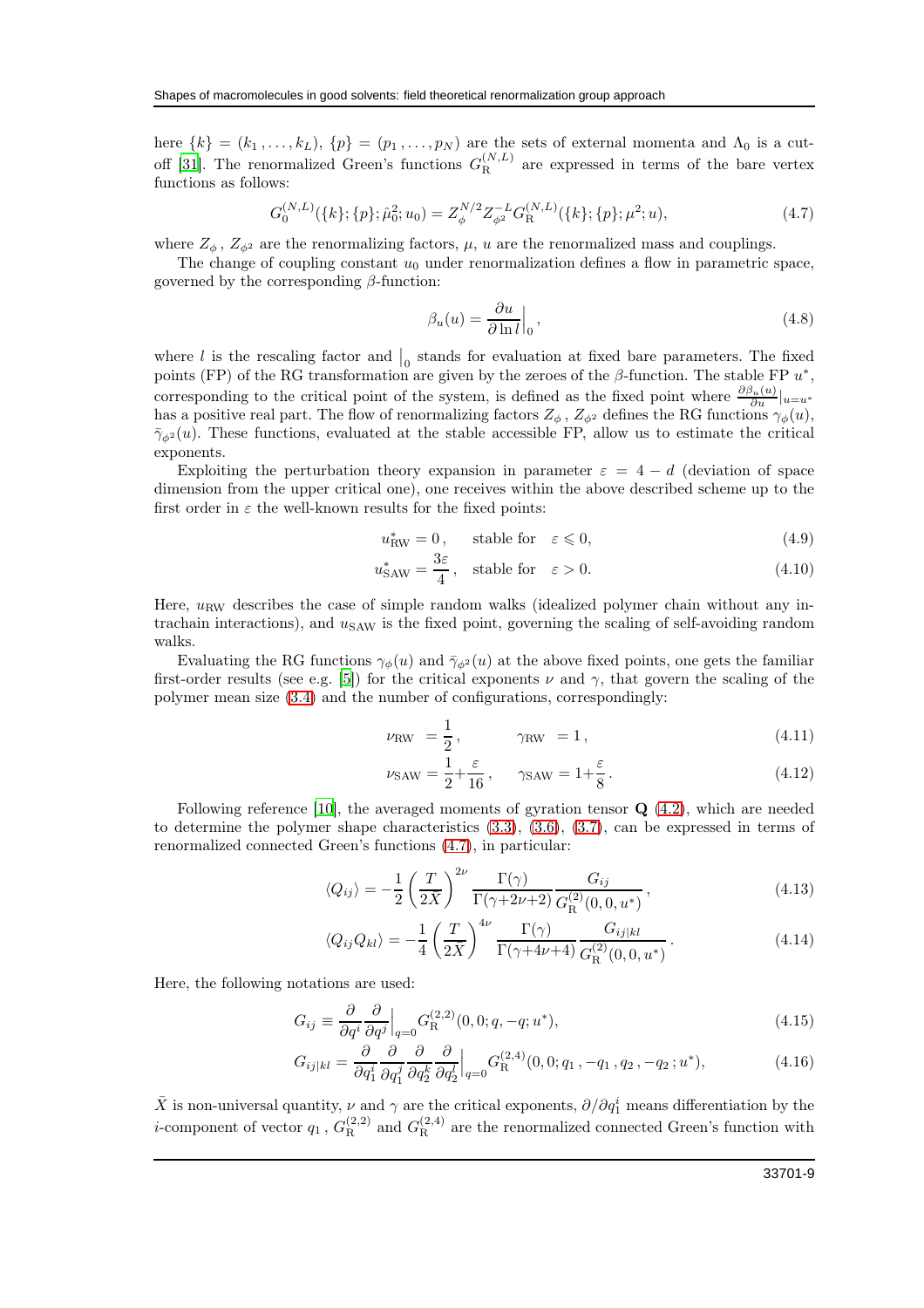

<span id="page-9-2"></span>**Figure 4.** Contributions to the Green's function  $G^{(2,2)}$  up to one-loop level. Solid lines denote propagators  $\mu^2 + k^2$ , wavy lines illustrate the insertions of the type  $\varphi^2$ , loops imply integration over internal momenta.

2 external legs and 2 insertions  $\varphi^2(q)$ ,  $\varphi^2(-q)$  and 4 insertions  $\varphi^2(q_1)$ ,  $\varphi^2(-q_1)$ ,  $\varphi^2(q_2)$ ,  $\varphi^2(-q_2)$ respectively, calculated at the fixed point for zero external momenta.

The isotropy of the original theory implies, in particular, that  $\langle \text{Tr}\mathbf{Q} \rangle = d\langle Q_{ii} \rangle$ , so that:

$$
\langle R_{\rm G}^2 \rangle = d \langle Q_{ii} \rangle. \tag{4.17}
$$

The mean-squared end-to-end distance  $\langle R_{\rm e}^2 \rangle$  can be expressed as:

$$
\langle R_{\rm e}^2 \rangle = -\left(\frac{T}{2\bar{X}}\right)^{2\nu} \frac{\Gamma(\gamma)}{\Gamma(\gamma + 2\nu)} \frac{\left(\nabla_k^2 G_{\rm R}^{(2)}(k, -k, u^*)\right)\Big|_{k=0}}{G_{\rm R}^{(2)}(0, 0, u^*)} \,. \tag{4.18}
$$

where  $\nabla_k^2$  means differentiation over components of external momentum k.

One can easily convince oneself, that not-universal quantities cancel when the ratio [\(3.5\)](#page-5-4) is considered:

<span id="page-9-0"></span>
$$
g \equiv \frac{\langle R_{\rm e}^{2} \rangle}{\langle R_{\rm G}^{2} \rangle} = \frac{\Gamma(\gamma + 2\nu + 2)}{\Gamma(\gamma + 2\nu)} \frac{\left(\nabla_{k}^{2} G_{\rm R}^{(2)}(k, -k, u^{*})\right)\Big|_{k=0}}{\left(\nabla_{q}^{2} G_{\rm R}^{(2,2)}(0, 0; q, -q; u^{*})\right)\Big|_{q=0}}.
$$
\n(4.19)

In derivation of [\(4.19\)](#page-9-0) we made use of an obvious relation  $\sum_{i=1}^{d} G_{ii} = \nabla^2 G_{\mathcal{R}}^{(2,2)}$ .

Computing the asphericity we follow equation [\(3.8\)](#page-6-1) considering  $\hat{A}_d$  as the ratio of averages:

$$
\hat{A}_d = \frac{d}{d-1} \frac{\langle \text{Tr} \,\hat{\mathbf{Q}}^2 \rangle}{\langle (\text{Tr} \,\mathbf{Q})^2 \rangle} \,. \tag{4.20}
$$

This definition allows one to directly apply the renormalization group scheme described above, and express the  $\hat{A}_d$  in terms of the averaged moments of the gyration tensor [\(4.13\)](#page-8-2), [\(4.14\)](#page-8-2):

<span id="page-9-1"></span>
$$
\hat{A}_d = \frac{\langle Q_{ii}^2 \rangle + d \langle Q_{ij}^2 \rangle - \langle Q_{ii} Q_{jj} \rangle}{\langle Q_{ii}^2 \rangle + d(d-1) \langle Q_{ii} Q_{jj} \rangle}, \qquad i \neq j.
$$
\n(4.21)

One can again easily convince oneself that all the non-universal quantities in equations  $(4.13)$ ,  $(4.14)$ cancel when calculating [\(4.21\)](#page-9-1). Note that within the RG approach we will focuss only on two universal shape characteristics, namely the size ratio  $(4.19)$  and asphericity  $(4.21)$ , as far as the calculation of prolateness S is particularly cumbersome.

To estimate [\(4.19\)](#page-9-0), one needs to calculate the Green's functions  $G^{(2,2)}$ , presented diagrammatically in figure [4.](#page-9-2) Applying the renormalization procedure, as described above, one finds to the first order of the renormalized coupling  $u$  (i.e., in the so-called one-loop approximation):

$$
G_{\mathcal{R}}^{(2,2)}(0,0;q,-q;u) = \frac{2}{q^2+1} - \frac{4}{3} \frac{1}{q^2+1} u I_1(0,q) - \frac{2}{3} u I_2(0,0,q) + \frac{4}{3} \frac{1}{q^2+1} u I_1(0,0),
$$
 (4.22)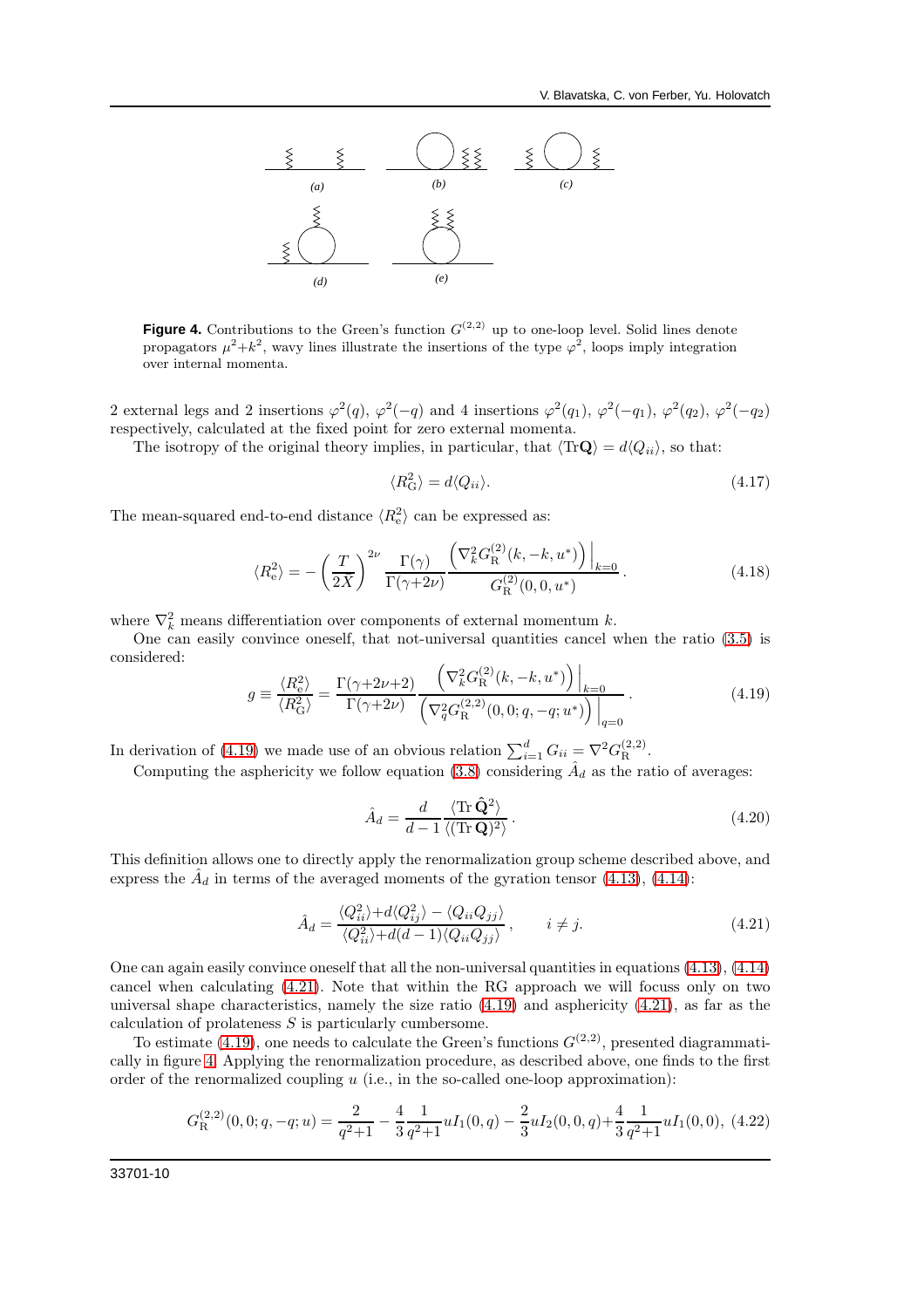

<span id="page-10-1"></span>**Figure 5.** Contributions to the Green's function  $G^{(2,4)}$  up to one-loop level. Solid lines denote propagators  $\mu^2 + k^2$ , wavy lines illustrate the insertions of the type  $\varphi^2$ , loops imply integration over internal momenta.

the one-loop integrals  $I_i$  are listed in appendix A. Performing an  $\varepsilon = 4 - d$ -expansion of loop integrals (see appendix A for details) and differentiating over components of vector  $q$ , we found:

$$
\left(\nabla_q^2 G_{\mathcal{R}}^{(2,2)}(0,0;q,-q;u)\right)\Big|_{q=0} = -4 - \frac{19}{18}u,\tag{4.23}
$$

$$
\left(\nabla_k^2 G_{\mathcal{R}}^{(2)}(k, -k)\right)\Big|_{k=0} = -2.\tag{4.24}
$$

Substituting the values of fixed points [\(4.9\)](#page-8-3) and [\(4.10\)](#page-8-3) into the ratio of these functions, one receives the corresponding value of the  $q$ -ratio:

<span id="page-10-0"></span>
$$
g_{\rm RW} = 6 \,, \tag{4.25}
$$

$$
g_{\text{SAW}} = 6 + \frac{\varepsilon}{16} \,. \tag{4.26}
$$

Equation  $(4.26)$  presents a first order correction to the g-ratio caused by excluded volume interactions.

To compute the averaged asphericity ratio using [\(4.21\)](#page-9-1), one needs the Green function  $G^{(2,4)}$ with four insertions  $\varphi^2(q_1)/2$ ,  $\varphi^2(-q_1)/2$ ,  $\varphi^2(q_2)/2$ ,  $\varphi^2(-q_2)/2$ , which is schematically presented in figure [5.](#page-10-1) Applying the renormalization scheme described above, one receives an analytic expression for the renormalized function  $G_{\rm R}^{(2,4)}$ , given in the appendix B, equation [\(B1\)](#page-16-0). Taking derivatives over components of inserted vectors  $q_1$ ,  $q_2$  and performing  $\varepsilon$ -expansions of the resulting expressions (see appendix A for details) we arrive at the following expansions for the functions [\(4.15\)](#page-8-4), [\(4.16\)](#page-8-4):

$$
G_{xx} = 576 + \frac{4028u}{15},
$$
  
\n
$$
G_{xx|yy} = 320 + \frac{436u}{3},
$$
  
\n
$$
G_{xy|xy} = 128 + \frac{308u}{5}.
$$
\n(4.27)

Evaluating these relations at the fixed points  $(4.9)$ ,  $(4.10)$  and substituting into  $(4.13)$ ,  $(4.14)$ ,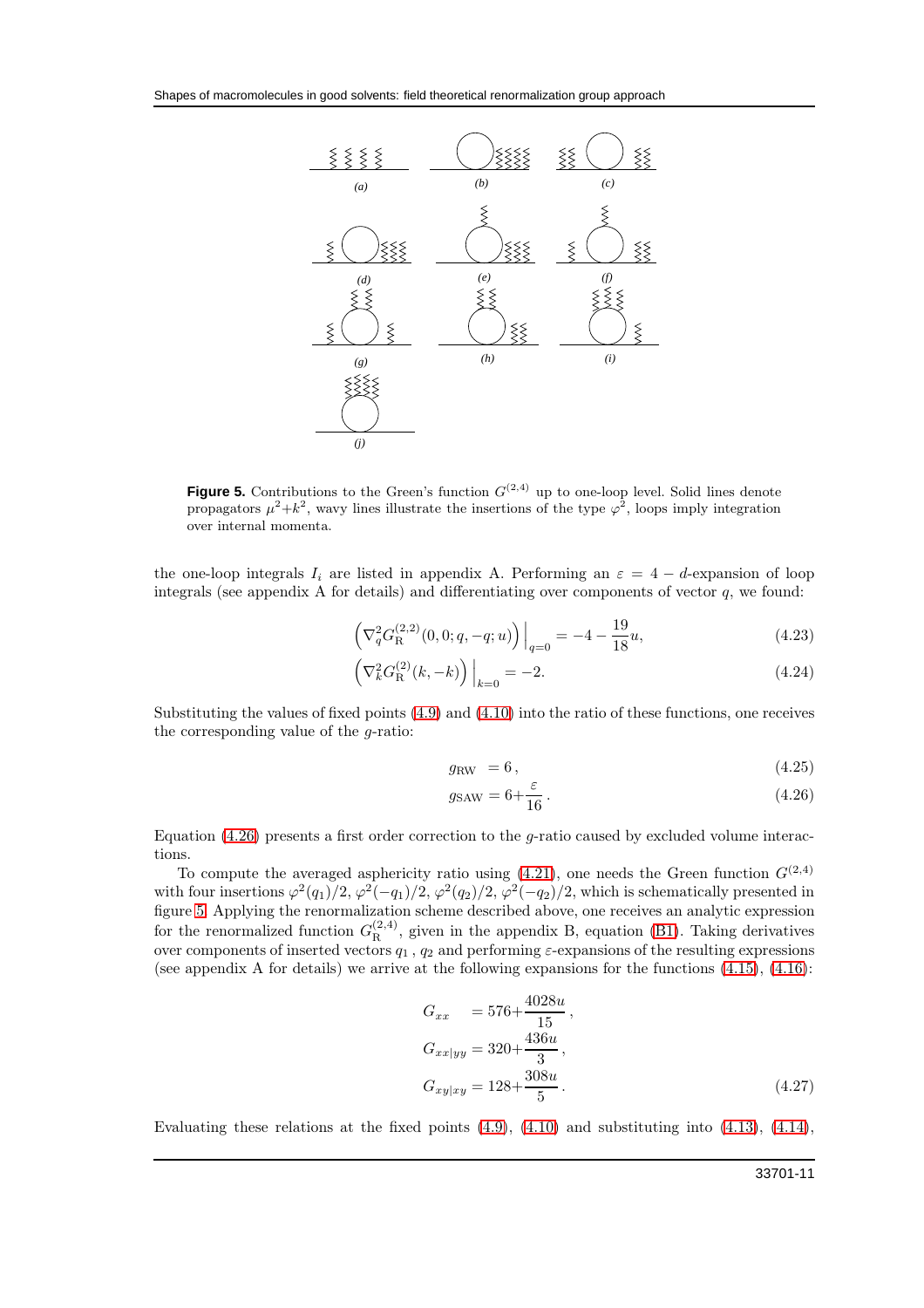[\(4.21\)](#page-9-1) one receives:

<span id="page-11-0"></span>
$$
\hat{A}_d^{\text{RW}} = \frac{1}{2},\tag{4.28}
$$

$$
\hat{A}_d^{\text{SAW}} = \frac{1}{2} + \frac{15}{512}\varepsilon.
$$
\n(4.29)

We note, that result  $(4.28)$  means that even within the idealized model of simple random walks, the shape of a polymer chain is highly anisotropic (cf. Kuhn's picture, described in section 2). Taking into account the excluded volume effect makes the polymer chain more extended and aspherical: indeed, in three dimensions ( $\varepsilon = 1$ ) the above obtained quantity reads:  $\hat{A}_d^{\text{SAW}} \simeq 0.53$ .

## **5. Polymer in porous environment: Model with long-range correlated disorder**

In real physical processes, one is often interested how structural obstacles (impurities) in the environment alter the behavior of a system. The density fluctuations of obstacles lead to a large spatial inhomogeneity and create pore spaces, which are often of fractal structure [\[32\]](#page-18-14). In polymer physics, it is of great importance to understand the behavior of macromolecules in the presence of structural disorder, e.g., in colloidal solutions [\[33](#page-18-15)] or near the microporous membranes [\[34\]](#page-18-16). In particular, a related problem concerns the protein folding dynamics in the cellular environment, which can be considered as a highly disordered environment due to the presence of a large amount of biochemical species, occupying up to 40% of the total volume [\[35](#page-18-17)]. Structural obstacles strongly affect the protein folding [\[36](#page-18-18)]. Recently, it was realized experimentally [\[37\]](#page-18-19) that macromolecular crowding has a dramatic effect on the shape properties of proteins.

In the language of lattice models, a disordered environment with structural obstacles can be considered as a lattice, where some amount of randomly chosen sites contain defects which are to be avoided by the polymer chain. Of particular interest is the case when the concentration of lattice sites allowed for the SAWs equals the critical concentration and the lattice is at the percolation threshold. In this regime, SAWs belong to a new universality class, the scaling law [\(3.4\)](#page-5-0) holds with exponent  $\nu_{\text{p}_c} > \nu_{SAW}$  [\[38\]](#page-18-20). The universal shape characteristics of flexible polymers in disordered environments modeled by a percolating lattice were studied recently in [\[39\]](#page-18-21). Another interesting situation arises when the structural obstacles of environment display correlations on a mesoscopic scale [\[40\]](#page-18-22). One can describe such a medium by a model of long-range-correlated (extended) quenched defects. This model was proposed in reference [\[41](#page-18-23)] in the context of magnetic phase transitions. It considers defects, characterized by a pair correlation function  $h(r)$ , that decays with a distance r according to a power law:

<span id="page-11-1"></span>
$$
h(r) \sim r^{-a} \tag{5.1}
$$

at large r. This type of disorder has a direct interpretation for integer values of a; namely, the case  $a = d$  corresponds to point-like defects, while  $a = d - 1$   $(a = d - 2)$  describes straight lines (planes) of impurities of random orientation. Non-integer values of a are interpreted in terms of impurities organized in fractal structures [\[42\]](#page-18-24). The effect of this type of disorder on the magnetic phase transitions has been a subject to numerous studies [\[43\]](#page-19-1).

The impact of long-range-correlated disorder on the scaling of single polymer chains was analyzed in our previous works [\[44\]](#page-19-2) by means of field-theoretical renormalization group approach. In particular, it was shown that the correlated obstacles in environment lead to a new universality class with values of the polymer scaling exponents that depend on the strength of correlation expressed by parameters a. The question about how the characteristics of shape of a flexible chain are effected by the presence of such a porous medium was briefly discussed by us in reference [\[45\]](#page-19-3). The details of these calculations will be presented here.

We introduce disorder into the model [\(4.4\)](#page-7-1), by redefining  $\mu_0^2 \to \mu_0^2 + \delta \mu_0(x)$ , where the local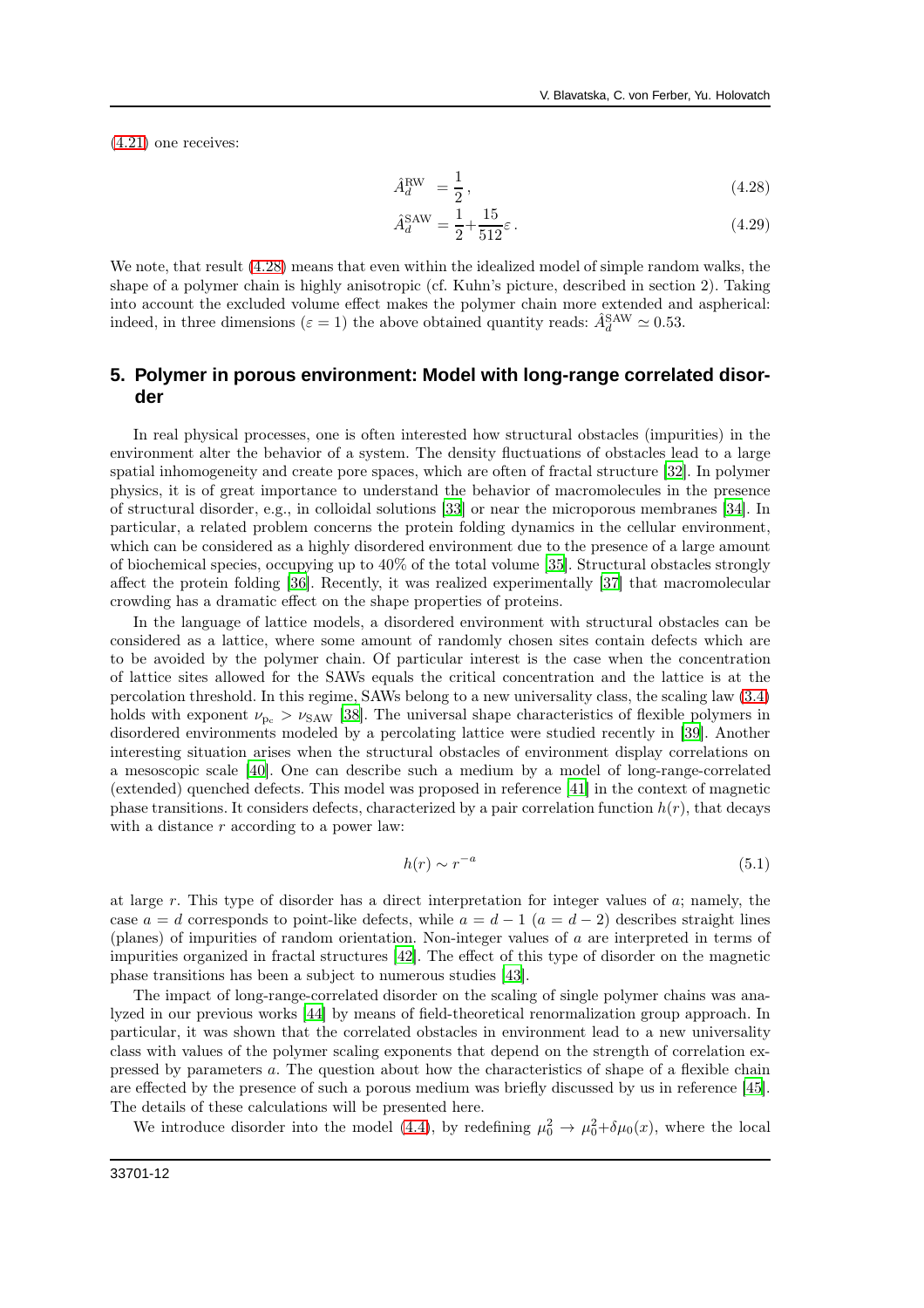fluctuations  $\delta \mu_0(x)$  obey:

$$
\langle \langle \delta \mu_0(x) \rangle \rangle = 0,
$$
  

$$
\langle \langle \delta \mu_0(x) \delta \hat{\mu}_0(y) \rangle \rangle = h(|x - y|).
$$
 (5.2)

Here,  $\langle \langle \ldots \rangle \rangle$  denotes the average over spatially homogeneous and isotropic quenched disorder. The form of the pair correlation function  $h(r)$  is chosen to decay with distance according to [\(5.1\)](#page-11-1).

In order to average the free energy over different configurations of the quenched disorder we apply the replica method to construct an effective Lagrangean [\[44](#page-19-2)]:

<span id="page-12-0"></span>
$$
\mathcal{L}_{\text{dis}} = \frac{1}{2} \sum_{\alpha=1}^{n} \int d^d x \left[ \left( \mu_0^2 |\vec{\phi}_{\alpha}(x)|^2 + |\nabla \vec{\phi}_{\alpha}(x)|^2 \right) + \frac{u_0}{4!} \left( \vec{\phi}_{\alpha}^2(x) \right)^2 \right] + \sum_{\alpha, \beta=1}^{n} \int d^d x d^d y h(|x-y|) \vec{\phi}_{\alpha}^2(x) \vec{\phi}_{\beta}^2(y). \tag{5.3}
$$

Here, the term describing replicas coupling contains the correlation function  $h(r)$  [\(5.1\)](#page-11-1), Greek indices denote replicas and both the replica  $(n \to 0)$  and polymer  $(m \to 0)$  limits are implied. For small k, the Fourier-transform  $\tilde{h}(k)$  of [\(5.1\)](#page-11-1) reads:

$$
\tilde{h}(k) \sim v_0 + w_0 |k|^{a-d}.\tag{5.4}
$$

Taking this into account, rewriting equation [\(5.3\)](#page-12-0) in momentum space variables, and recalling the special symmetry properties of [\(5.3\)](#page-12-0) that appear for  $m, n \to 0$  [\[44\]](#page-19-2), a theory with two bare couplings  $u_0$ ,  $w_0$  results. Note that for  $a \geq d$  the  $w_0$ -term is irrelevant in the RG sense and one restores the pure case (absence of structural disorder). As it will be shown below, this term modifies the critical behaviour at  $a < d$ . We will refer to this type of disorder as long-range-correlated and denote by LR hereafter.

To extract the scaling behavior of the model [\(5.3\)](#page-12-0), one applies the field-theoretical renormalization group method following the scheme described in a previous section, with modifications caused by the presence of the second coupling constant  $w_0$ . In particular, the change of couplings  $u_0$ ,  $w_0$ under renormalization defines a flow in parametric space, governed by corresponding  $\beta$ -functions  $(c.f. equation (4.8))$  $(c.f. equation (4.8))$  $(c.f. equation (4.8))$ :

$$
\beta_u(u, w) = \frac{\partial u}{\partial \ln l} \Big|_0, \qquad \beta_w(u, w) = \frac{\partial w}{\partial \ln l} \Big|_0.
$$
\n(5.5)

The fixed points (FPs) of the RG transformation are given by common zeroes of the  $\beta$ -functions. The stable FP  $(u^*, w^*)$  that corresponds to the critical point of the system, is defined as the fixed point where the stability matrix  $B_{ij} = \partial \beta_{\lambda_i}/\partial \lambda_j$ ,  $i, j = 1, 2$  possesses eigenvalues with positive real parts (here,  $\lambda_1 = u$ ,  $\lambda_2 = w$ ).

In our previous work [\[44](#page-19-2)] we have found the FP coordinates for polymers in LR disorder, which up to the first order of  $\varepsilon = 4 - d$ ,  $\delta = 4 - a$ -expansion read:

$$
u_{\text{RW}}^* = 0, \qquad \qquad w_{\text{RW}}^* = 0 \qquad \qquad \text{stable for} \quad \delta < 0, \delta < 0,\tag{5.6}
$$

$$
u_{\text{SAW}}^* = \frac{3\varepsilon}{4}, \qquad \qquad u_{\text{SAW}}^* = 0 \qquad \qquad \text{stable for} \quad \delta < \varepsilon/2,\tag{5.7}
$$

$$
u_{\text{LR}}^* = \frac{3\delta^2}{2(\varepsilon - \delta)}, \qquad \quad w_{\text{LR}}^* = \frac{3\delta(\varepsilon - 2\delta)}{2(\varepsilon - \delta)} \qquad \qquad \text{stable for} \quad \varepsilon/2 < \delta < \varepsilon. \tag{5.8}
$$

The RW and SAW fixed points restore the corresponding cases of a polymer in pure solvent (cf.  $(4.9)$ ,  $(4.10)$ ), whereas the LR fixed point reflects the effect of correlated obstacles, which appears to be non-trivial in certain regions of the  $d$ ,  $a$  plane and to govern new scaling behaviour in this region. For critical exponents  $\nu_{LR}$ ,  $\gamma_{LR}$  governing the scaling of polymer chains in the region of a, d, where the effect of LR disorder is nontrivial, one obtains [\[44](#page-19-2)]:

<span id="page-12-1"></span>
$$
\nu_{LR} = 1/2 + \delta/8, \qquad \gamma_{LR} = 1 + \delta/4. \tag{5.9}
$$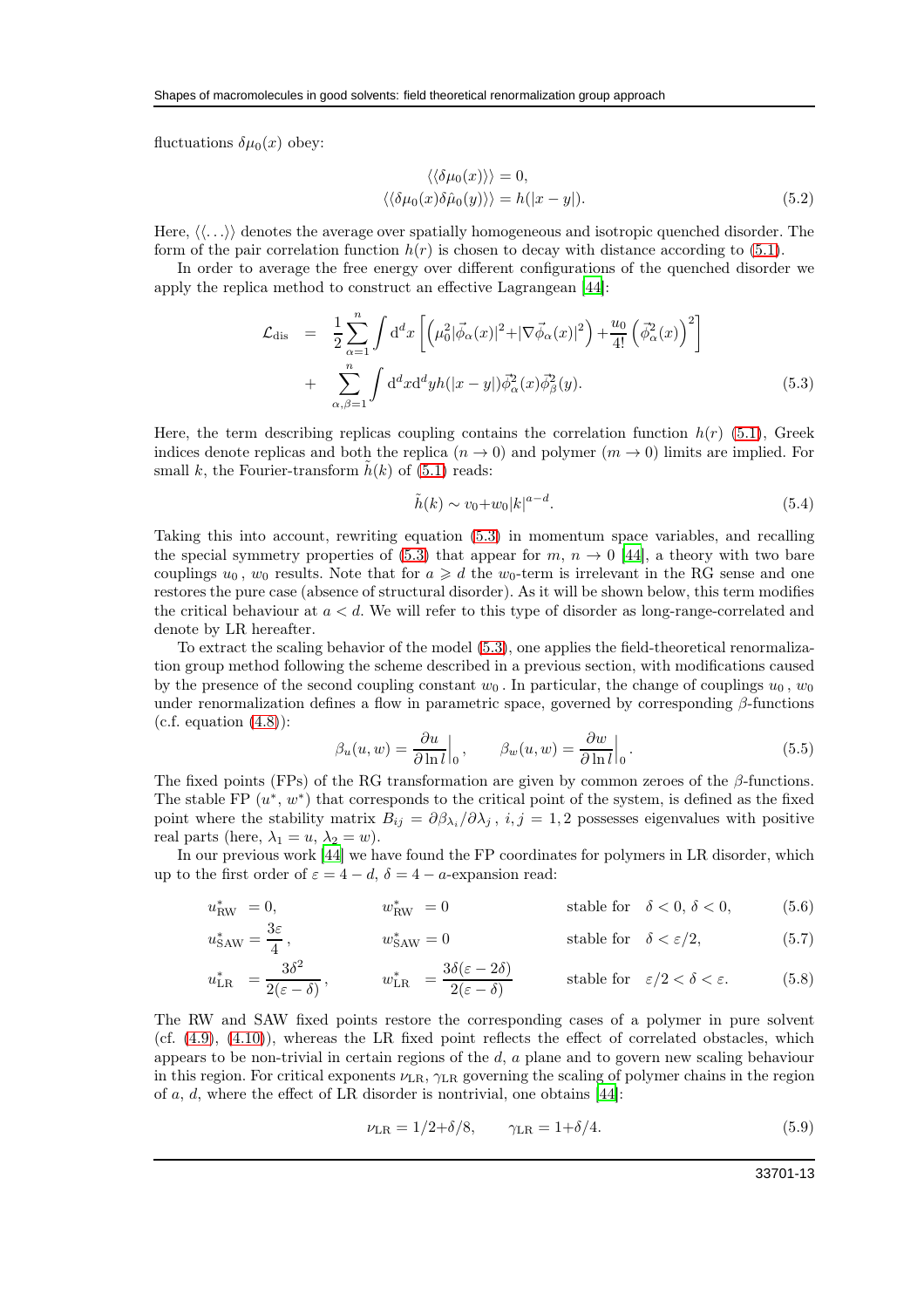As it was explained in the previous section, to estimate the universal size ratio [\(4.19\)](#page-9-0) for the case of polymers in long-range-correlated disorder, we calculate the Green function  $G^{(2,2)}(u, w)$ , presented diagrammatically in figure [4.](#page-9-2) Now, every interactive diagram appears twice, once with each of the two couplings  $u$  and  $w$ , respectively. For the renormalized function we obtain up to the one-loop approximation:

<span id="page-13-2"></span>
$$
G_{\mathcal{R}}^{(2,2)}(0,0;q,-q;u,w) = \frac{2}{q^2+1} - \frac{4}{3} \frac{1}{q^2+1} \left[ uI_1(0,q) - wJ_1(0,q) \right] -\frac{2}{3} \left[ uI_2(0,0,q) - wJ_2(0,0,q) \right] + \frac{4}{3} \frac{1}{q^2+1} \left[ uI_1(0,0) - wJ_1(0,0) \right].
$$
 (5.10)

The one-loop integrals  $I_i$  are given in appendix A. Note that  $J_i$  differs from corresponding  $I_i$ only by an additional factor  $|p|^{a-d}$  in the numerator. Differentiating over components of vector q, evaluating at  $q = 0$  and performing double  $\varepsilon$ ,  $\delta$ -expansions of the resulting expression, we have:

$$
\left(\nabla_q^2 G_{\mathcal{R}}^{(2,2)}(0,0;q,-q;u,w)\right)\Big|_{q=0} = -4 - \frac{19}{18}u - \frac{19}{18}w,\tag{5.11}
$$

$$
\left(\nabla_k^2 G^{(2)}_{\mathcal{R}}(k, -k)\right)\Big|_{k=0} = -2. \tag{5.12}
$$

Recalling the value of the LR fixed point [\(5.8\)](#page-12-1), and inserting this into the ratio [\(4.19\)](#page-9-0) of these functions, one arrives at an expansion for the size ratio of a SAW in the presence of long-range correlated disorder:

<span id="page-13-0"></span>
$$
g_{\rm LR} = 6 + \frac{\delta}{8} \,. \tag{5.13}
$$

This should be compared with the corresponding value in the pure case [\(4.26\)](#page-10-0). Let us qualitatively estimate the change in the size ratio  $g$ , caused by the presence of structural obstacles in three dimensions. Substituting directly  $\varepsilon = 1$  into [\(4.26\)](#page-10-0), we have for the polymer chain in a pure solvent:  $g<sup>pure</sup> \simeq 6.06$ . Let us recall that the effect of long-range-correlated disorder is relevant to  $a \leq d$  ( $\delta \geq \varepsilon$ ) (see e.g. explanation after equation [\(5.3\)](#page-12-0)). Estimates of  $g_{LR}$  can be evaluated by direct substitution of the continuously variable parameter  $\delta$  into equation [\(5.13\)](#page-13-0). One concludes that increasing the parameter  $\delta$  (which corresponds to an increase of disorder strength) leads to a corresponding increase of the g-ratio.

To compute the averaged asphericity in correspondence with [\(4.21\)](#page-9-1), we need the Green function  $G^{(2,4)}(u,w)$  with four insertions  $\varphi^2(q_1)/2$ ,  $\varphi^2(-q_1)/2$ ,  $\varphi^2(q_2)/2$ ,  $\varphi^2(-q_2)/2$ , shown diagrammatically in figure [5.](#page-10-1) The corresponding analytic expression for the renormalized function is given in appendix B, equation (B2). Taking derivatives of this expression with respect to the components of the inserted vectors  $q_1$ ,  $q_2$  we find:

$$
G_{xx} = 576 + \frac{4028}{15}(u - w),
$$
  
\n
$$
G_{xx|yy} = 320 + \frac{436}{3}(u - w),
$$
  
\n
$$
G_{xy|xy} = 128 + \frac{308}{5}(u - w).
$$
\n(5.14)

At the LR fixed point [\(5.8\)](#page-12-1), from [\(4.21\)](#page-9-1) we finally have:

<span id="page-13-1"></span>
$$
\hat{A}_d^{\text{LR}} = \frac{1}{2} + \frac{1}{48} \varepsilon + \frac{13}{768} \delta. \tag{5.15}
$$

Again, let us qualitatively estimate the change in  $\hat{A}_d$  caused by the presence of structural obstacles in three dimensions. Substituting directly  $\varepsilon = 1$  into [\(4.29\)](#page-11-0), we have for the pure case:  $\hat{A}_d^{\text{pure}} \simeq 0.53$ . Estimates of  $\hat{A}_d^{\text{LR}}$  can be obtained by direct substitution of the continuously changing parameter  $\delta$  into equation [\(5.15\)](#page-13-1). An increasing strength of disorder correlations results in an increase of the asphericity ratio of polymers in disorder. This phenomenon is intuitively understandable if one recalls the impact of the long-range-correlated disorder on the mean end-to-end distance exponent  $\nu$ .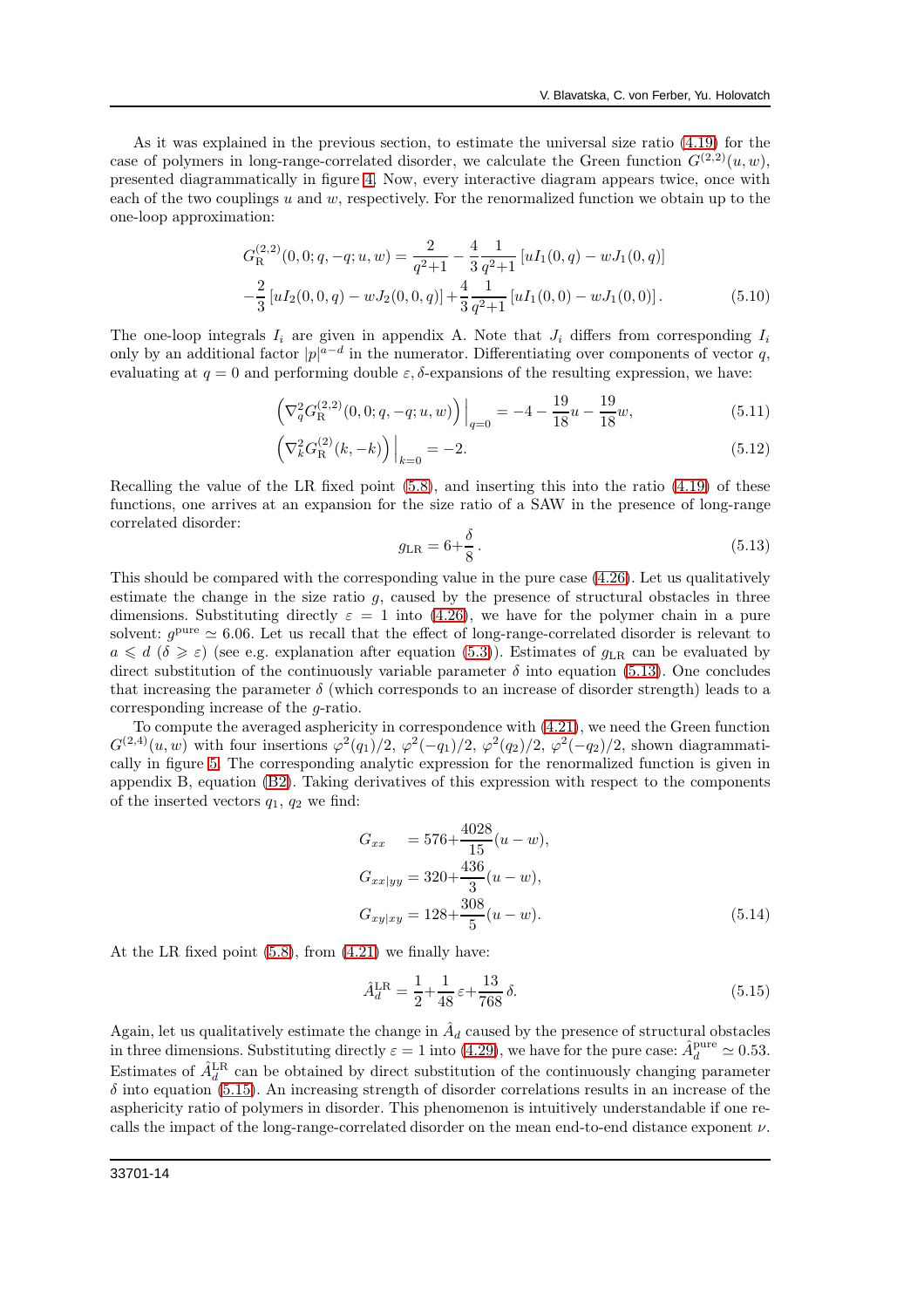Indeed, it has been shown in [\[44\]](#page-19-2) that such disorder leads to an increase of  $\nu$ , and subsequently, to the swelling of a polymer chain. Extended obstacles do not favour return trajectories and as a result the polymer chain becomes more elongated. In turn, such elongation leads to an increase of the asphericity ratio as predicted by equation [\(5.15\)](#page-13-1).

## **6. Conclusions**

The universal characteristics of the average shape of polymer coil configurations in a porous (crowded) environment with structural obstacles have been analyzed considering the special case when the defects are correlated at large distances r according to a power law:  $h(r) \sim r^{-a}$ . Applying the field-theoretical RG approach, we estimate the size ratio  $g = \langle R_e^2 \rangle / \langle R_G^2 \rangle$  and averaged asphericity ratio  $\hat{A}_d$  up to the first order of a double  $\varepsilon = 4 - d$ ,  $\delta = 4 - a$  expansion. We have revealed that the presence of long-range-correlated disorder leads to an increase of both g and  $\hat{A}_d$  as compared to their values for a polymer chain in a pure solution. Moreover, the value of the asphericity ratio  $\hat{A}_d$  was found to be closer to the maximal value of one in presence of correlated obstacles. Thus, we conclude that the presence of structural obstacles in an environment enforces the polymer coil configurations to be less spherical. We believe that the obtained first order results indicate the appropriate qualitative changes in polymer shape caused by long-range-correlated environment. However, to get more accurate quantitative results, higher orders of perturbation theory may be needed. This is subject of further investigations.

#### **Acknowledgements**

We thank Prof. Myroslav Holovko (Lviv) for an invitation to submit a paper to this Festschrift and Prof. Yuri Kozitsky (Lublin) for useful discussions. This work was supported in part by the FP7 EU IRSES project N269139 "Dynamics and Cooperative Phenomena in Complex Physical and Biological Media" and Applied Research Fellowship of Coventry University.

#### **Appendix A**

Here, we present the expressions for the loop integrals, as they appear in the Green functions  $G^{(2,2)}$  and  $G^{(2,4)}$ . We make the couplings dimensionless by redefining  $u = u \mu^{d-4}$  and  $w = w \mu^{a-4}$ ; therefore, the loop integrals do not explicitly contain the mass [\[31](#page-18-13)]:

$$
I_1(k_1, k_2) = \int \frac{\mathrm{d}\vec{p}}{[(p+k_1)^2+1] [(p+k_2)^2+1]},
$$
  
\n
$$
I_2(k_1, k_2, k_3) = \int \frac{\mathrm{d}\vec{p}}{[(p+k_1)^2+1] [(p+k_2)^2+1] [(p+k_3)^2+1]},
$$
  
\n
$$
I_3(k_1, k_2, k_3, k_4) = \int \frac{\mathrm{d}\vec{p}}{[(p+k_1)^2+1] [(p+k_2)^2+1] [(p+k_3)^2+1] [(p+k_4)^2+1]},
$$
  
\n
$$
I_4(k_1, k_2, k_3, k_4, k_5) = \int \frac{\mathrm{d}\vec{p}}{[(p+k_1)^2+1] [(p+k_2)^2+1] [(p+k_3)^2+1] [(p+k_4)^2+1] [(p+k_5)^2+1]}.
$$

The loop integrals  $J_i$  (equations [\(5.10\)](#page-13-2) and (B2)) differ from corresponding  $I_i$  only by an additional factor  $|p|^{a-d}$  in the numerators. The correspondence of the integrals to the diagrams in figure [5](#page-10-1) is:

 $(e), (f)$ : integrals  $I_1(0, q_1), I_1(0, q_2), J_1(0, q_1), J_1(0, q_2),$  $(g): I_2(0, q_1, q_2), I_2(0, 0, q_1), I_2(0, 0, q_2), J_2(0, q_1, q_2), J_2(0, 0, q_1), J_2(0, 0, q_2),$  $J_2(0, q_1, q_2), J_2(0, 0, q_1), J_2(0, 0, q_2),$  $(h): I_2(0, 0, q_1), I_2(0, 0, q_2), I_2(0, q_1, q_1+q_2), I_2(0, q_2, q_1+q_2), J_2(0, 0, q_1),$  $J_2(0, 0, q_2), J_2(0, q_1, q_1+q_2), J_2(0, q_2, q_1+q_2),$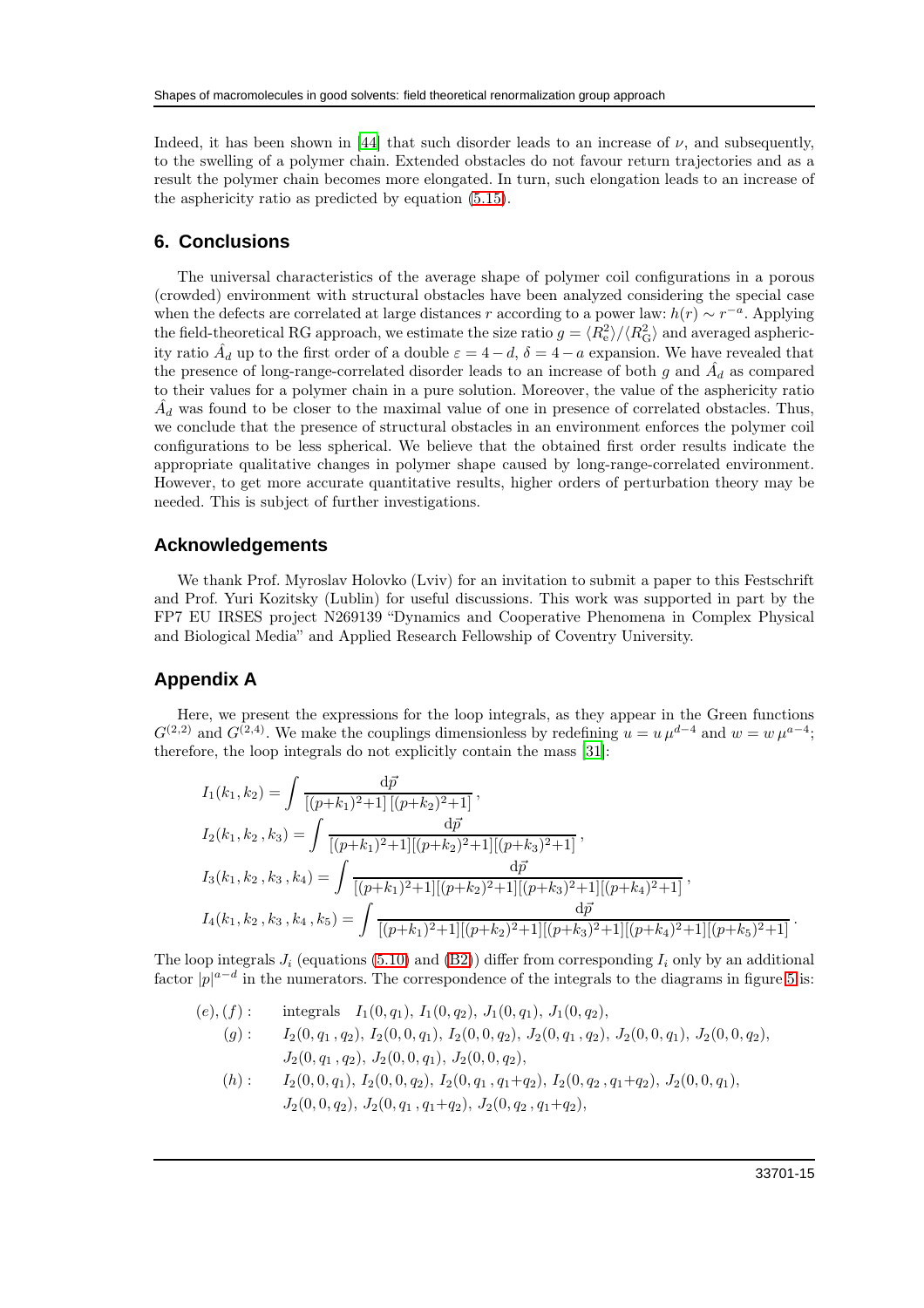- $(i)$  :  $I_3(0, 0, q_1, q_2), I_3(0, q_1, q_2, q_1+q_2), I_3(0, q_1, q_1, q_1+q_2), I_3(0, q_2, q_2, q_1+q_2),$  $J_3(0, 0, q_1, q_2), J_3(0, q_1, q_2, q_1+q_2), J_3(0, q_1, q_1, q_1+q_2), J_3(0, q_2, q_2, q_1+q_2),$
- $(j): I_4(0, 0, 0, q_1, q_2), I_4(0, 0, q_1, q_2, q_1+q_2), I_4(0, 0, q_1, q_1, q_1+q_2), I_4(0, 0, q_2, q_2, q_1+q_2),$  $J_4(0,0,0,q_1,q_2), J_4(0,0,q_1,q_2,q_1+q_2), J_4(0,0,q_1,q_1+q_2), J_4(0,0,q_2,q_2,q_1+q_2).$

In our calculations, we use the following formula to fold many denominators into one (see e.g. book of D. Amit in reference [\[5](#page-17-4)]):

$$
\frac{1}{a_1^{\alpha_1} \dots a_n^{\alpha_n}} = \frac{\Gamma(\alpha_1 + \dots + \alpha_n)}{\Gamma(\alpha_1) \dots \Gamma(\alpha_n)} \times \left[ \frac{1}{\alpha_1^{\alpha_1} \dots \alpha_{n-1}^{\alpha_{n-1} - 1} (1 - x_1 - \dots - x_{n-1})^{\alpha_n - 1}} \right]
$$
\n
$$
\times \int_0^1 dx_1 \dots \int_0^1 dx_{n-1} \frac{x_1^{\alpha_n - 1} \dots x_{n-1}^{\alpha_{n-1} - 1} (1 - x_1 - \dots - x_{n-1})^{\alpha_n - 1}}{[x_1 a_1 + \dots + x_{n-1} a_{n-1} + (1 - x_1 - \dots - x_{n-1})^{\alpha_n}]^{\alpha_1 + \dots + \alpha_n}}, \quad \text{(A1)}
$$

where the Feynmann variables  $x_i$  extend over the domain  $x_1 + \ldots + x_{n-1} \leq 1$ . To compute the d-dimensional integrals we apply :

$$
\int \frac{\mathrm{d}p}{(p^2 + 2\vec{k}\vec{p} + m^2)^\alpha} = \frac{1}{2} \frac{\Gamma(d/2)\Gamma(\alpha - d/2)}{\Gamma(\alpha)} (m^2 - k^2)^{d/2 - \alpha},\tag{A2}
$$

here  $dp = d^d p \Omega_d/(2\pi)^d$ , where the geometrical angular factor  $\Omega_d = 1/(2^{d-1}\pi^{d/2}\Gamma(d/2))$  is separated out and absorbed by redefining the coupling constant.

As an example we present the calculation of the integral:

$$
I_2(0, q_1, q_2) = \int \frac{\mathrm{d}\vec{p}}{(p^2 + 1)[(p+q_1)^2 + 1][(p+q_2)^2 + 1]}.
$$
 (A3)

First, we make use of formula [\(A1\)](#page-16-0) to rewrite:

$$
\frac{1}{(p^2+1)[(p+q_1)^2+1][(p+q_2)^2+1]} = \frac{\Gamma(3)\int_0^1 dx_1 \int_0^1 dx_2}{[p^2+2\vec{p}(\vec{q}_1x_1+\vec{q}_2x_2)+1+x_1q_1^2+x_2q_2^2]^3}.
$$

Now one can perform the integration over  $p$ , passing to the  $d$ -dimensional polar coordinates and making use of the formula [\(A2\)](#page-17-15):

$$
\int \frac{dp}{[p^2 + 2\vec{p}(\vec{q}_1 x_1 + \vec{q}_2 x_2) + 1 + x_1 q_1^2 + x_2 q_2^2]^3} =
$$
\n
$$
\frac{\Gamma(d/2)\Gamma(3 - d/2)}{2\Gamma(3)} [1 + x_1 q_1^2 (1 - x_1) + x_2 q_2^2 (1 - x_2) - 2x_1 x_2 q_1 q_2]^{d/2 - 3}.
$$
\n(A4)

As a result, we are left with:

<span id="page-15-0"></span>
$$
I_2(0, q_1, q_2) = \frac{1}{2} \Gamma\left(\frac{d}{2}\right) \Gamma\left(3 - \frac{d}{2}\right) \times \times \int\limits_0^1 dx_1 \int\limits_0^1 dx_2 \left[1 + x_1 q_1^2 (1 - x_1) + x_2 q_2^2 (1 - x_2) - 2 x_1 x_2 q_1 q_2\right]^{d/2 - 3}.
$$
 (A5)

To find the contributions of this integral to  $G_{xx|xx}$  and  $G_{xx|yy}$  (according to [\(4.16\)](#page-8-4)), we first differentiate the integrand in [\(A5\)](#page-15-0) over the components of vectors  $\vec{q}_1$ ,  $\vec{q}_2$ :

$$
I_{xx|xx} \equiv \frac{d}{dq_1^x} \frac{d}{dq_2^x} \frac{d}{dq_2^x} \frac{d}{dq_2^x} \left[ 1 + x_1 q_1^2 (1 - x_1) + x_2 q_2^2 (1 - x_2) - 2x_1 x_2 q_1 q_2 \right]^{d/2 - 3} \Big|_{\vec{q}_1 = \vec{q}_2 = 0}
$$
  
\n
$$
= 4 \left( \frac{d}{2} - 3 \right)^2 \left[ 2x_1^2 x_2^2 + x_2 x_1 (1 - x_2)(1 - x_1) \right] - 4 \left( \frac{d}{2} - 3 \right) \left[ x_1 x_2 (1 - x_1)(1 - x_2) + 4x_1^2 x_2^2 \right],
$$
  
\n
$$
I_{xx|yy} \equiv \frac{d}{dq_1^x} \frac{d}{dq_1^x} \frac{d}{dq_2^y} \frac{d}{dq_2^y} \left[ 1 + x_1 q_1^2 (1 - x_1) + x_2 q_2^2 (1 - x_2) - 2x_1 x_2 q_1 q_2 \right]^{d/2 - 3} \Big|_{\vec{q}_1 = \vec{q}_2 = 0}
$$
  
\n
$$
= \left( \frac{d}{2} - 3 \right)^2 x_2 x_1 (1 - x_2)(1 - x_1) - 4 \left( \frac{d}{2} - 3 \right) x_2 x_1 (1 - x_1)(1 - x_2).
$$

33701-16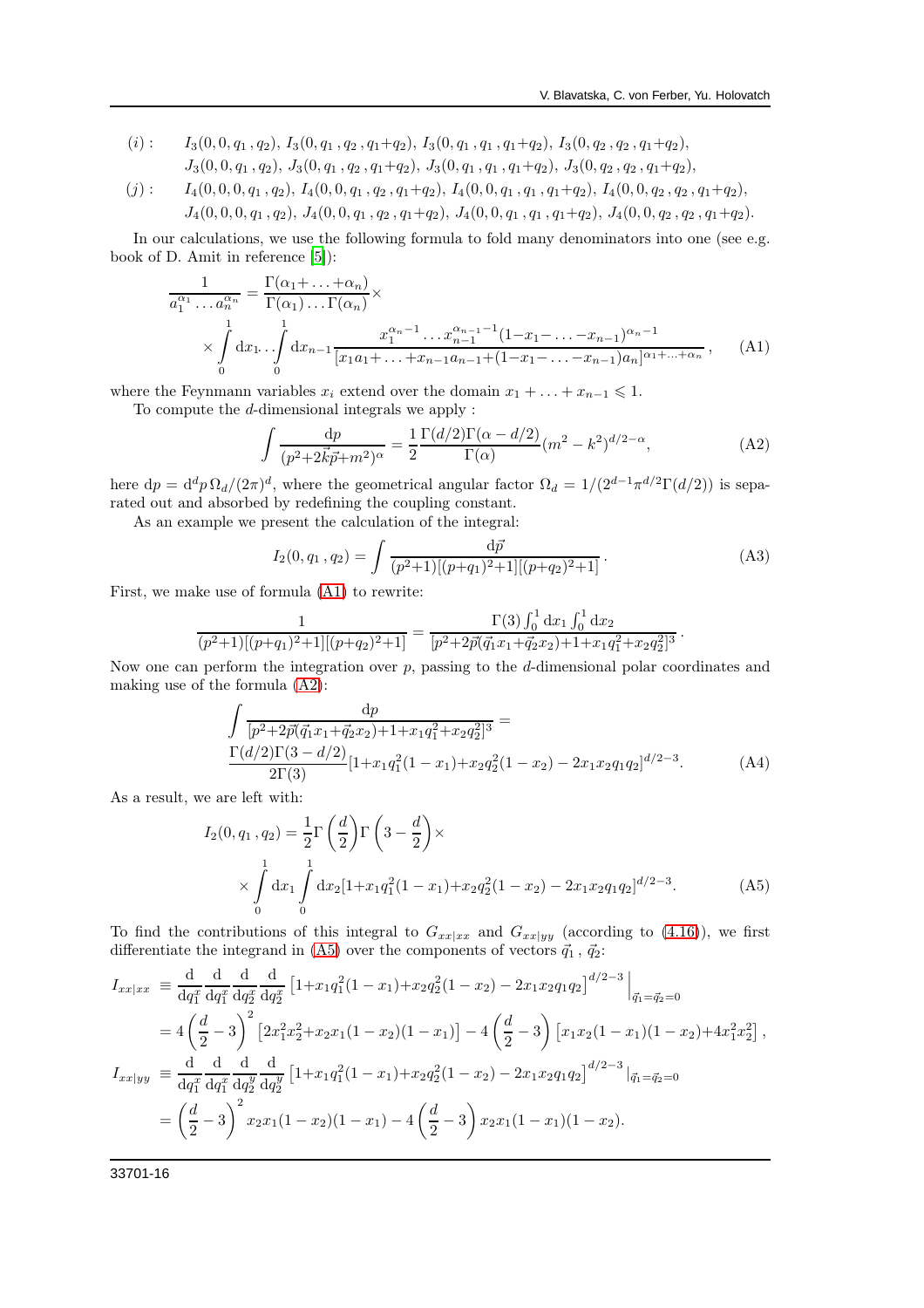Finally, the contributions of  $I_2(0, q_1, q_2)$  to  $G_{xx|xx}$  and  $G_{xx|yy}$  are found by performing integration of  $I_{xx|xx}$  and  $I_{xx|yy}$  over  $x_1$ ,  $x_2$  in [\(A5\)](#page-15-0). Results can further be evaluated either fixing the value of space dimension d or performing an expansion in parameter  $\varepsilon = 4 - d$ . Working within the last approach, we obtain up to the first order of the  $\varepsilon$ -expansion:

$$
\frac{1}{2}\Gamma\left(\frac{d}{2}\right)\Gamma\left(3-\frac{d}{2}\right)\int_{0}^{1}dx_{1}\int_{0}^{1}dx_{2}I_{xx|x_{x}} \simeq \frac{1}{9} + \frac{1}{36}\varepsilon,
$$
\n
$$
\frac{1}{2}\Gamma\left(\frac{d}{2}\right)\Gamma\left(3-\frac{d}{2}\right)\int_{0}^{1}dx_{1}\int_{0}^{1}dx_{2}I_{xx|yy} \simeq 1 + \frac{1}{4}\varepsilon.
$$
\n(A6)

# **Appendix B**

In this appendix we give the expressions for renormalized Green functions  $G_{\rm R}^{(2,4)}$  with four insertions  $\varphi^2(q_1)/2$ ,  $\varphi^2(-q_1)/2$ ,  $\varphi^2(q_2)/2$ ,  $\varphi^2(-q_2)/2$  one needs for calculation of the averaged asphericity ratios  $\hat{A}_d^{\text{SAW}}$ ,  $\hat{A}_d^{\text{LR}}$  defined by [\(4.21\)](#page-9-1). The Green function  $G_{\text{R}}^{(2,4)}(u)$  (see figure [5\)](#page-10-1) reads:

<span id="page-16-0"></span>
$$
G_{\rm R}^{(2,4)}(u) = \frac{8}{(q_1^2+1)(q_2^2+1)} + \frac{8}{(q_1^2+1)(q_2^2+1)[(q_1+q_2)^2+1]} + \frac{4}{(q_1^2+1)^2} + \frac{4}{(q_2^2+1)^2}
$$
  
\n
$$
- \frac{8}{3} \left\{ \frac{u[2I_1(0,q_1)+2I_1(0,q_2)]}{(q_1^2+1)(q_2^2+1)[(q_1+q_2)^2+1]} - \frac{u[2I_1(0,q_1)+2I_1(0,q_2)+2I_2(0,q_1,q_2)]}{(q_1^2+1)(q_2^2+1)} - \frac{2uI_1(0,q_1)}{(q_2^2+1)^2[(q_1+q_2)^2+1]} - \frac{2uI_1(0,q_2)}{(q_2^2+1)^2} - \frac{1}{2} \frac{uI_2(0,0,q_2)}{(q_1^2+1)^2} - \frac{1}{2} \frac{uI_2(0,0,q_1)}{(q_2^2+1)} - \frac{u[I_2(0,0,q_1)+I_3(0,0,q_1,q_2)+I_3(0,q_1,q_2,q_1+q_2)+I_3(0,q_1,q_1,q_1+q_2)]}{(q_2^2+1)}
$$
  
\n
$$
- \frac{u[I_2(0,0,q_2)+I_3(0,0,q_1,q_2)+I_3(0,q_1,q_2,q_1+q_2)+I_3(0,q_2,q_2,q_1+q_2)]}{(q_1^2+1)}
$$
  
\n
$$
- \frac{u[I_2(0,q_1,q_1+q_2)+I_2(0,q_2,q_1+q_2)]}{(q_2^2+1)[(q_1+q_2)^2+1]} - \frac{u[I_2(0,q_1,q_1+q_2)+I_2(0,q_2,q_1+q_2)]}{(q_1^2+1)[(q_1+q_2)^2+1]}
$$
  
\n
$$
- \frac{u[2I_4(0,0,0,q_1,q_2)+2I_4(0,0,q_1,q_2,q_1+q_2)+I_4(0,0,q_1,q_1,q_1+q_2)+I_4(0,0,q_2
$$

The Green function  $G_{\mathcal{R}}^{(2,4)}(u,w)$  reads:

$$
\begin{split} &G^{(2,4)}_{\text{R}}(u,w)=\frac{8}{(q_1^2+1)(q_2^2+1)}+\frac{8}{(q_1^2+1)(q_2^2+1)[(q_1+q_2)^2+1]}+\frac{4}{(q_1^2+1)^2}\\ &-\frac{8}{3}\left\{\frac{u[2I_1(0,q_1)+2I_1(0,q_2)]}{(q_1^2+1)(q_2^2+1)[(q_1+q_2)^2+1]}-\frac{u[2I_1(0,q_1)+2I_1(0,q_2)+2I_2(0,q_1,q_2)]}{(q_1^2+1)(q_2^2+1)}\right.\\ &-\frac{w[2J_1(0,q_1)+2J_1(0,q_2)]}{(q_1^2+1)(q_2^2+1)[(q_1+q_2)^2+1]}-\frac{w[2J_1(0,q_1)+2J_1(0,q_2)+2J_2(0,q_1,q_2)]}{(q_1^2+1)(q_2^2+1)}\\ &-\frac{2uI_1(0,q_1)}{(q_1^2+1)^2[(q_1+q_2)^2+1]}-\frac{2uI_1(0,q_2)}{(q_2^2+1)^2[(q_1+q_2)^2+1]}-\frac{1}{2}\frac{uI_2(0,0,q_2)}{(q_1^2+1)^2}-\frac{1}{2}\frac{uI_2(0,0,q_1)}{(q_2^2+1)^2}\\ &-\frac{2wJ_1(0,q_1)}{(q_1^2+1)^2[(q_1+q_2)^2+1]}-\frac{2wJ_1(0,q_2)}{(q_2^2+1)^2[(q_1+q_2)^2+1]}-\frac{1}{2}\frac{wJ_2(0,0,q_2)}{(q_1^2+1)^2}-\frac{1}{2}\frac{wJ_2(0,0,q_1)}{(q_2^2+1)^2}\\ &-\frac{u[I_2(0,0,q_1)+I_3(0,0,q_1,q_2)+I_3(0,q_1,q_2,q_1+q_2)+I_3(0,q_1,q_1,q_1+q_2)]}{(q_2^2+1)}\\ &-\frac{u[I_2(0,0,q_1)+I_3(0,0,q_1,q_2)+I_3(0,q_1,q_2,q_1+q_2)+I_3(0,q_1,q_1,q_1+q_2
$$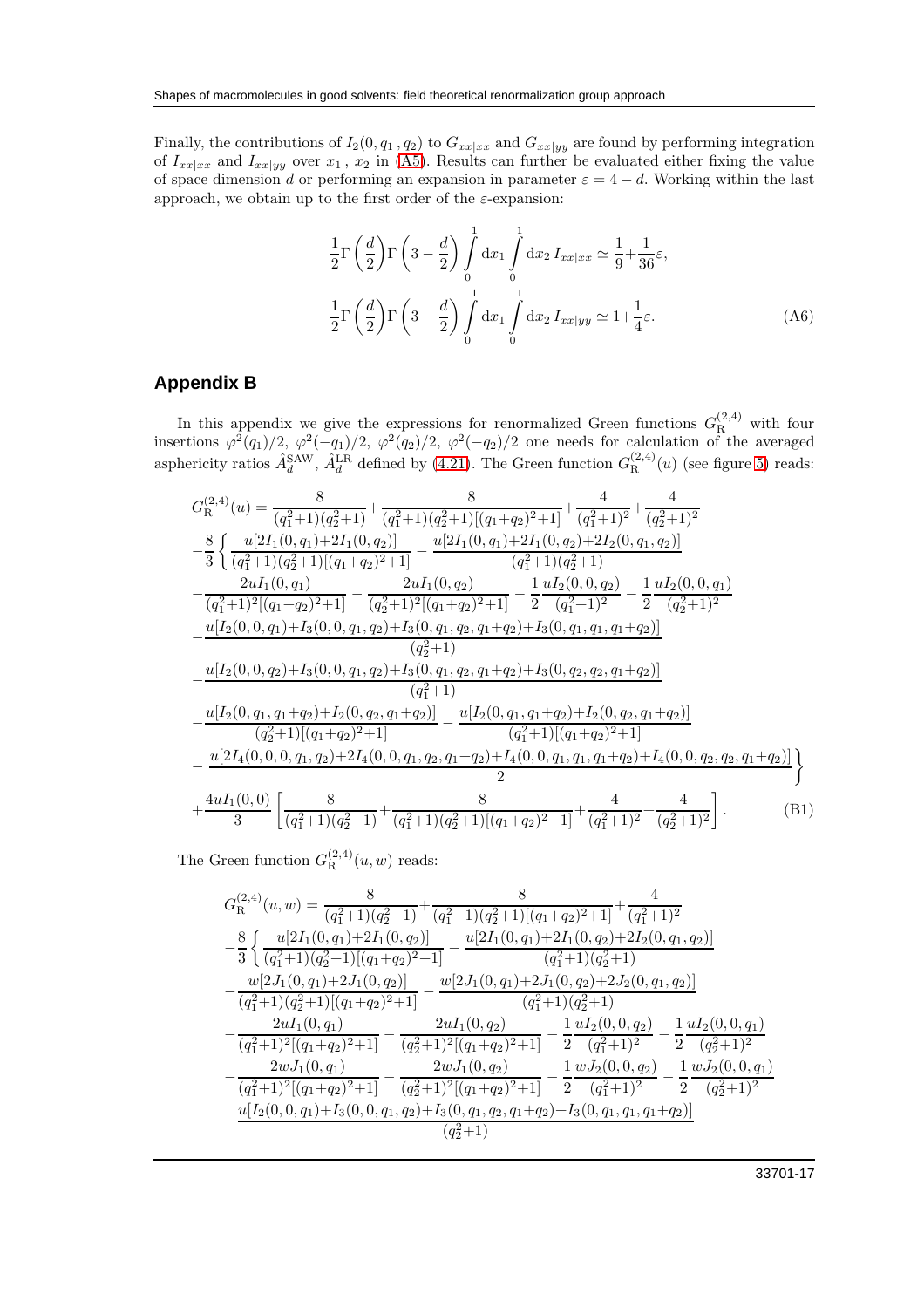<span id="page-17-15"></span>

| $w[J_2(0, 0, q_1)+J_3(0, 0, q_1, q_2)+J_3(0, q_1, q_2, q_1+q_2)+J_3(0, q_1, q_1, q_1+q_2)]$                                                                           |
|-----------------------------------------------------------------------------------------------------------------------------------------------------------------------|
| $(q_2^2+1)$                                                                                                                                                           |
| $u[I_2(0, 0, q_2)+I_3(0, 0, q_1, q_2)+I_3(0, q_1, q_2, q_1+q_2)+I_3(0, q_2, q_2, q_1+q_2)]$                                                                           |
| $(q_1^2+1)$                                                                                                                                                           |
| $w[J_2(0, 0, q_2)+J_3(0, 0, q_1, q_2)+J_3(0, q_1, q_2, q_1+q_2)+J_3(0, q_2, q_2, q_1+q_2)]$                                                                           |
| $(q_1^2+1)$                                                                                                                                                           |
| $u[I_2(0, q_1, q_1+q_2)+I_2(0, q_2, q_1+q_2)]$ $u[I_2(0, q_1, q_1+q_2)+I_2(0, q_2, q_1+q_2)]$                                                                         |
| $(q_2^2+1)[(q_1+q_2)^2+1]$<br>$(q_1^2+1)[(q_1+q_2)^2+1]$                                                                                                              |
| $w[J_2(0, q_1, q_1+q_2)+J_2(0, q_2, q_1+q_2)]$ $w[J_2(0, q_1, q_1+q_2)+J_2(0, q_2, q_1+q_2)]$                                                                         |
| $(q_2^2+1)[(q_1+q_2)^2+1]$<br>$(q_1^2+1)[(q_1+q_2)^2+1]$                                                                                                              |
| $u[2I_4(0,0,0,q_1,q_2)+2I_4(0,0,q_1,q_2,q_1+q_2)+I_4(0,0,q_1,q_1,q_1+q_2)+I_4(0,0,q_2,q_2,q_1+q_2)]$                                                                  |
| 2                                                                                                                                                                     |
| $w[2J_4(0,0,0,q_1,q_2)+2J_4(0,0,q_1,q_2,q_1+q_2)+J_4(0,0,q_1,q_1,q_1+q_2)+J_4(0,0,q_2,q_2,q_1+q_2)]$                                                                  |
| $\mathfrak{D}$                                                                                                                                                        |
| $+\frac{4[uI_1(0,0)-wJ_1(0,0)]}{3}\left[\frac{8}{(q_1^2+1)(q_2^2+1)}+\frac{8}{(q_1^2+1)(q_2^2+1)[(q_1+q_2)^2+1]}+\frac{4}{(q_1^2+1)^2}+\frac{4}{(q_2^2+1)^2}\right].$ |
|                                                                                                                                                                       |
| (B2)                                                                                                                                                                  |

The one-loop integrals  $I_i$  and  $J_i$  are explained in appendix A.

### **References**

- <span id="page-17-0"></span>1. The idea of polymeric substances being long chains of short repeated monomers first appeared in: Staudinger H., Ber. Dtsch. Chem. Ges., 1920, 53, 1073; doi[:10.1002/cber.19200530627.](http://dx.doi.org/10.1002/cber.19200530627) However more then ten years passed before it became commonly recognized due to experimental evidence.
- <span id="page-17-1"></span>2. de Gennes P.G., Scaling Concepts in Polymer Physics. Cornell University Press, Ithaca, 1979.
- <span id="page-17-2"></span>3. Vanderzande C., Lattice Models of Polymers. Cambridge University Press, Cambridge, 1998; doi[:10.1017/CBO9780511563935.](http://dx.doi.org/10.1017/CBO9780511563935)
- <span id="page-17-3"></span>4. Kuhn W., Kolloid Z., 1934, 68, 2; doi[:10.1007/BF01451681.](http://dx.doi.org/10.1007/BF01451681)
- <span id="page-17-4"></span>5. Brézin E., Le Guillou J.C., Zinn-Justin J. Field theoretical approach to critical phenomena. – In: Phase Transitions and Critical Phenomena. Vol. 6, eds. Domb C. and Green M.S., Academic Press, London, 1976; Amit D.J., Field Theory, the Renormalization Group, and Critical Phenomena. World Scientific, Singapore, 1989; Zinn-Justin J., Quantum Field Theory and Critical Phenomena. Oxford University Press, Oxford, 1996; Kleinert H., Schulte-Frohlinde V., Critical Properties of  $\phi^4$ -Theories. World Scientific, Singapore, 2001.
- <span id="page-17-5"></span>6. Kalyuzhnyi Yu.V., Cummings P.T., J. Chem. Phys., 1995, 103, 3265; doi[:10.1063/1.470259;](http://dx.doi.org/10.1063/1.470259) Stell G., Lin C.-T., Kalyuzhnyi Yu.V., J. Chem. Phys., 1999, 110, 5458; doi[:10.1063/1.478441;](http://dx.doi.org/10.1063/1.478441) Lin C.-T., Stell G., Kalyuzhnyi Yu.V., J. Chem. Phys., 2000, 112, 3071; doi[:10.1063/1.480882.](http://dx.doi.org/10.1063/1.480882)
- <span id="page-17-6"></span>7. Lin C.-T., Kalyuzhnyi Yu.V., Stell G., J. Chem. Phys., 1998, 108, 6513; doi[:10.1063/1.476058;](http://dx.doi.org/10.1063/1.476058) Blum L., Kalyuzhnyi Yu.V., Bernard O., Herrera-Pacheco J.N., J. Phys.: Condens. Matter, 1996, 8, A143; doi[:10.1088/0953-8984/8/25A/010;](http://dx.doi.org/10.1088/0953-8984/8/25A/010) Kalyuzhnyi Yu.V., Stell G., Chem. Phys. Lett., 1995, 240, 157; doi[:10.1016/0009-2614\(95\)00490-U.](http://dx.doi.org/10.1016/0009-2614(95)00490-U)
- <span id="page-17-7"></span>8. Solc K., Stockmayer W.H., J. Chem. Phys., 1971, 54, 2756; doi[:10.1063/1.1675241;](http://dx.doi.org/10.1063/1.1675241) Solc K., J. Chem. Phys., 1971, 55, 335; doi[:10.1063/1.1675527.](http://dx.doi.org/10.1063/1.1675527)
- <span id="page-17-8"></span>9. Rudnick J., Gaspari G., J. Phys. A: Math. Gen., 1986, 19, L191; doi[:10.1088/0305-4470/19/4/004;](http://dx.doi.org/10.1088/0305-4470/19/4/004) Gaspari G., Rudnick J., Beldjenna A., J. Phys. A: Math. Gen., 1987, 20, 3393; doi[:10.1088/0305-4470/20/11/041.](http://dx.doi.org/10.1088/0305-4470/20/11/041)
- <span id="page-17-10"></span>10. Aronovitz J.A., Nelson D.R., J. Phys., 1986, 47, 1445; doi[:10.1051/jphys:019860047090144500.](http://dx.doi.org/10.1051/jphys:019860047090144500)
- <span id="page-17-11"></span>11. Cannon J.W., Aronovitz J.A., Goldbart P., J. Phys. I, 1991, 1, 629; doi[:10.1051/jp1:1991159.](http://dx.doi.org/10.1051/jp1:1991159)
- <span id="page-17-13"></span>12. Bishop M., Saltiel C.J., J. Chem. Phys., 1988, 88, 6594; doi[:10.1063/1.454446.](http://dx.doi.org/10.1063/1.454446)
- <span id="page-17-12"></span>13. Domb C., Hioe F.T., J. Chem. Phys., 1969, 51, 1915; doi[:10.1063/1.1672277.](http://dx.doi.org/10.1063/1.1672277)
- <span id="page-17-14"></span>14. Jagodzinski O., Eisenriegler E., Kremer K., J. Phys. I, 1992, 2, 2243; doi[:10.1051/jp1:1992279.](http://dx.doi.org/10.1051/jp1:1992279)
- <span id="page-17-9"></span>15. Witten T.A., Schäfer L., J. Phys. A: Math. Gen., 1978, 11, 1843; doi[:10.1088/0305-4470/11/9/018;](http://dx.doi.org/10.1088/0305-4470/11/9/018) des Cloizeaux J., J. Phys., 1981, 42, 635; doi[:10.1051/jphys:01981004205063500.](http://dx.doi.org/10.1051/jphys:01981004205063500)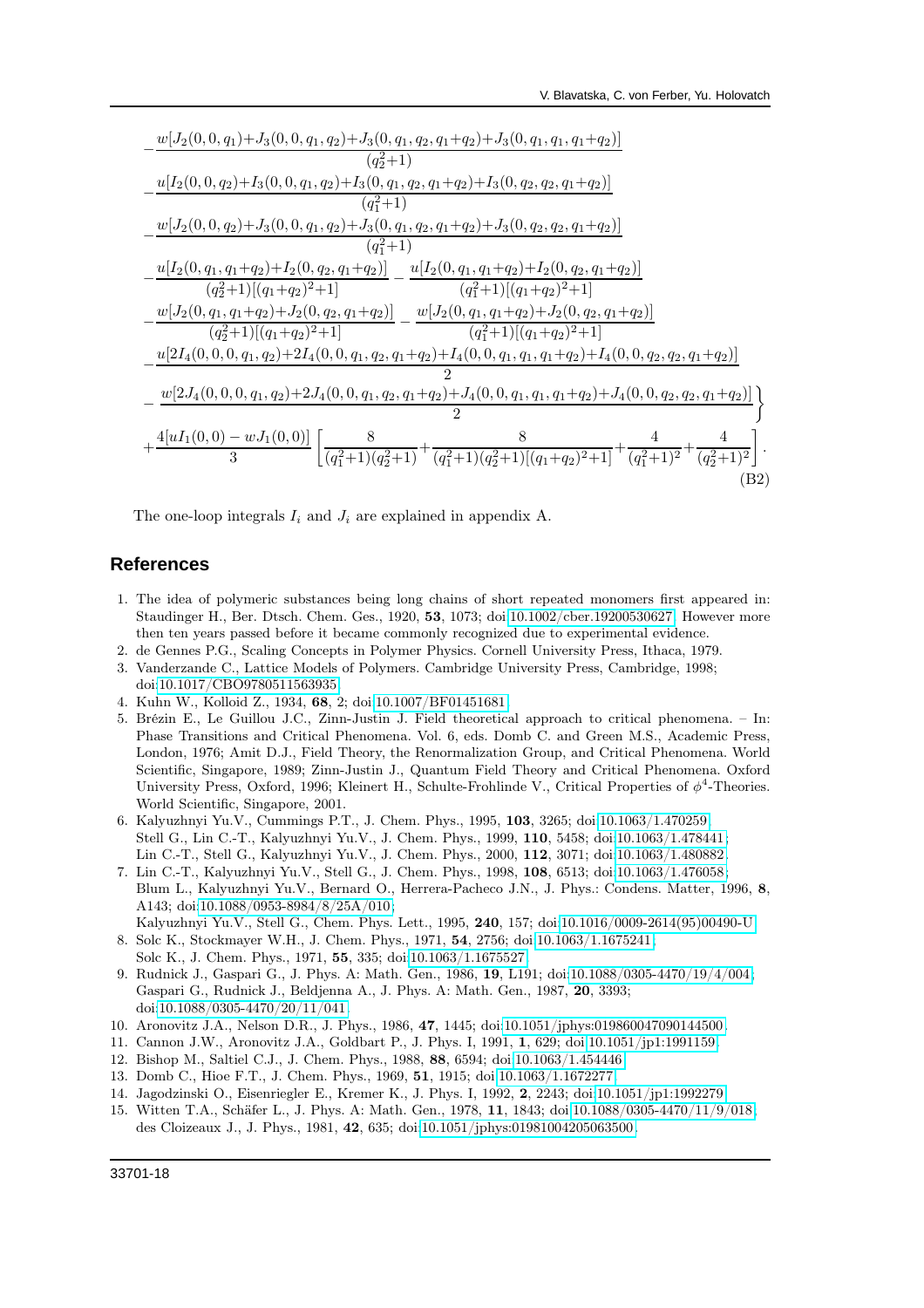- <span id="page-18-5"></span>16. Kranbuehl D.E., Verdier P.H., J. Chem. Phys., 1977, 67, 361; doi[:10.1063/1.434532.](http://dx.doi.org/10.1063/1.434532)
- <span id="page-18-6"></span>17. Behamou M., Mahoux G., J. Physique Lett., 1985, 46, L689; doi[:10.1051/jphyslet:019850046015068900.](http://dx.doi.org/10.1051/jphyslet:019850046015068900)
- <span id="page-18-8"></span>18. Honeycutt J.D., Thirumalai D., J. Chem. Phys., 1988, 90, 4542; doi[:10.1063/1.456641.](http://dx.doi.org/10.1063/1.456641)
- 19. Cardy J.L., Saleur H., J. Phys. A: Math. Gen., 1989, 22, L601; doi[:10.1088/0305-4470/22/13/012.](http://dx.doi.org/10.1088/0305-4470/22/13/012)
- 20. Haber C., Ruiz S.A., Wirtz D., PNAS, 2000, 97, 10792; doi[:10.1073/pnas.190320097.](http://dx.doi.org/10.1073/pnas.190320097)
- <span id="page-18-7"></span>21. Dima R.I., Thirumalai D., J. Phys. Chem. B, 2004, 108, 6564; doi[:10.1021/jp037128y;](http://dx.doi.org/10.1021/jp037128y)
- Hyeon C., Dima R.I., Thirumalai D., J. Chem. Phys., 2006, 125, 194905; doi[:10.1063/1.2364190.](http://dx.doi.org/10.1063/1.2364190)
- <span id="page-18-0"></span>22. Rawat N., Biswas P., J. Chem. Phys., 2009, 131, 165104; doi[:10.1063/1.3251769.](http://dx.doi.org/10.1063/1.3251769)
- <span id="page-18-1"></span>23. Plaxco K.W., Simons K.T., Baker D., J. Mol. Biol., 1998, 277, 985; doi[:10.1006/jmbi.1998.1645;](http://dx.doi.org/10.1006/jmbi.1998.1645) Quyang Z., Liang J., Protein Sci., 2008, 17, 1256; doi[:10.1110/ps.034660.108.](http://dx.doi.org/10.1110/ps.034660.108)
- <span id="page-18-2"></span>24. Neurath H., Cooper G.R., Erickson J.O., J. Biol. Chem., 1941, 138, 411; Kirkwood J.G., J. Polym. Sci., Part A: Polym. Chem., 1954, 12, 1; doi[:10.1002/pol.1954.120120102;](http://dx.doi.org/10.1002/pol.1954.120120102) de la Torre G., Llorca O., Carrascosa J.L., Valpuesta J.M., Eur. Biophys. J., 2001, 30, 457; doi[:10.1007/s002490100176.](http://dx.doi.org/10.1007/s002490100176)
- <span id="page-18-3"></span>25. Erickson H.P., Biol. Proc. Online, 2009, 11, 32; doi[:10.1007/s12575-009-9008-x.](http://dx.doi.org/10.1007/s12575-009-9008-x)
- <span id="page-18-4"></span>26. Brief but comprehensible account of Bayesian theory is given in Sornette D., Critical Phenomena in Natural Sciences. Chaos, Fractals, Selforganization and Disorder: Concepts and Tools. Springer, Berlin Heidelberg, 2006.
- <span id="page-18-9"></span>27. Edwards S.F., Proc. Phys. Soc. London, 1965, 85, 613; doi[:10.1088/0370-1328/85/4/301;](http://dx.doi.org/10.1088/0370-1328/85/4/301) Edwards S.F., Proc. Phys. Soc. London, 1966, 88, 265; doi[:10.1088/0370-1328/88/2/301.](http://dx.doi.org/10.1088/0370-1328/88/2/301)
- <span id="page-18-10"></span>28. des Cloizeaux J., Jannink G., Polymers in Solution. Clarendon Press, Oxford, 1990.
- <span id="page-18-11"></span>29. Schäfer L., Kapeller C., J. Phys., 1985, 46, 1853; doi[:10.1051/jphys:0198500460110185300;](http://dx.doi.org/10.1051/jphys:0198500460110185300) Colloid. Polym. Sci., 1990, 268, 995; doi[:10.1007/BF01410588;](http://dx.doi.org/10.1007/BF01410588) Schäfer L., Lehr U., Kapeller C., J. Phys. I, 1991, 1, 211; doi[:10.1051/jp1:1991125.](http://dx.doi.org/10.1051/jp1:1991125)
- <span id="page-18-12"></span>30. See e.g. Albeverio S., Kondratiev Yu., Kozitsky Yu., Röckner M., The Statistical Mechanics of Quantum Lattice Systems. A Path Integral Approach. European Math. Soc. Publishing House, Zürich, 2009.
- <span id="page-18-13"></span>31. We denote by  $k_i$ ,  $p_i$ ,  $q_i$  d-dimensional vectors.
- <span id="page-18-14"></span>32. Dullen A.L., Porous Media: Fluid Transport and Pore Structure. Academic, New York, 1979.
- <span id="page-18-15"></span>33. Pusey P.N., van Megen W., Nature, 1986, 320, 340; doi[:10.1038/320340a0.](http://dx.doi.org/10.1038/320340a0)
- <span id="page-18-16"></span>34. Cannell D.S., Rondelez F., Macromolecules, 1980, 13, 1599; doi[:10.1021/ma60078a046.](http://dx.doi.org/10.1021/ma60078a046)
- <span id="page-18-17"></span>35. Record M.T., Courtenay E.S., Cayley S., Guttman H.J., Trends Biochem. Sci., 1998, 23, 190; doi[:10.1016/S0968-0004\(98\)01207-9;](http://dx.doi.org/10.1016/S0968-0004(98)01207-9) Minton A.P., J. Biol. Chem., 2001, 276, 10577;
	- doi[:10.1074/jbc.R100005200;](http://dx.doi.org/10.1074/jbc.R100005200) Ellis R.J., Minton A.P., Nature, 2003, 425, 27; doi[:10.1038/425027a.](http://dx.doi.org/10.1038/425027a)
- <span id="page-18-18"></span>36. Horwich A., Nature, 2004, 431, 520; doi[:10.1038/431520a;](http://dx.doi.org/10.1038/431520a) Winzor D.J., Wills P.R., Biophys. Chem., 2006, 119, 186; doi[:10.1016/j.bpc.2005.08.001;](http://dx.doi.org/10.1016/j.bpc.2005.08.001) Zhou H.-X., Rivas G., Minton A.P., Annu. Rev. Biophys., 2008, 37, 375; doi[:10.1146/annurev.biophys.37.032807.125817;](http://dx.doi.org/10.1146/annurev.biophys.37.032807.125817) Kumar S., Jensen I., Jacobsen J.L., Guttmann A.J., Phys. Rev. Lett., 2007, 98, 128101; doi[:10.1103/PhysRevLett.98.128101;](http://dx.doi.org/10.1103/PhysRevLett.98.128101) Singh A.R., Giri D., Kumar S., Phys. Rev. E, 2009, 75, 051801; doi[:10.1103/PhysRevE.79.051801;](http://dx.doi.org/10.1103/PhysRevE.79.051801) Echeverria C., Kapral R., J. Chem. Phys., 2010, 132, 104902; doi[:10.1063/1.3319672.](http://dx.doi.org/10.1063/1.3319672)
- <span id="page-18-19"></span>37. Samiotakis A., Wittung-Stafshede P., Cheung M.S., Int. J. Mol. Sci., 2009, 10, 572; doi[:10.3390/ijms10020572.](http://dx.doi.org/10.3390/ijms10020572)
- <span id="page-18-20"></span>38. Woo K.Y., Lee S.B., Phys. Rev. A, 1991, 44, 999; doi[:10.1103/PhysRevA.44.999;](http://dx.doi.org/10.1103/PhysRevA.44.999) Lee S.B., J. Korean Phys. Soc., 1996, 29, 1; doi[:10.3938/jkps.29.1;](http://dx.doi.org/10.3938/jkps.29.1) Nakanishi H., Lee S.B., J. Phys. A: Math. Gen., 1991, 24, 1355; doi[:10.1088/0305-4470/24/6/026;](http://dx.doi.org/10.1088/0305-4470/24/6/026) Lee S.B., Nakanishi H., Phys. Rev. Lett., 1988, 61, 2022; doi[:10.1103/PhysRevLett.61.2022;](http://dx.doi.org/10.1103/PhysRevLett.61.2022) Grassberger P., J. Phys. A: Math. Gen., 1993, 26, 1023; doi[:10.1088/0305-4470/26/5/022;](http://dx.doi.org/10.1088/0305-4470/26/5/022) Rintoul M.D., Moon J., Nakanishi H., Phys. Rev. E, 1994, 49, 2790; doi[:10.1103/PhysRevE.49.2790;](http://dx.doi.org/10.1103/PhysRevE.49.2790) Ordemann A., Porto M., Roman H.E., Phys. Rev. E, 2002, 65, 021107; doi[:10.1103/PhysRevE.65.021107;](http://dx.doi.org/10.1103/PhysRevE.65.021107) J. Phys. A: Math. Gen., 2002, 35, 8029; doi[:10.1088/0305-4470/35/38/306;](http://dx.doi.org/10.1088/0305-4470/35/38/306) von Ferber C., Blavats'ka V., Folk R., Holovatch Yu., Phys. Rev. E, 2004, 70, 035104(R); doi[:10.1103/PhysRevE.70.035104;](http://dx.doi.org/10.1103/PhysRevE.70.035104) Janssen H.-K., Stenull O., Phys. Rev. E, 2007, 75, 020801(R); doi[:10.1103/PhysRevE.75.020801;](http://dx.doi.org/10.1103/PhysRevE.75.020801) Blavatska V., Janke W., Europhys. Lett., 2008, 82, 66006; doi[:10.1209/0295-5075/82/66006;](http://dx.doi.org/10.1209/0295-5075/82/66006) Phys. Rev. Lett., 2008, 101, 125701; doi[:10.1103/PhysRevLett.101.125701;](http://dx.doi.org/10.1103/PhysRevLett.101.125701) J. Phys. A: Math. Gen., 2009, 42, 015001; doi[:10.1088/1751-8113/42/1/015001.](http://dx.doi.org/10.1088/1751-8113/42/1/015001)
- <span id="page-18-21"></span>39. Blavatska V., Janke W., J. Chem. Phys., 2010, 133, 184903; doi[:10.1063/1.3501368.](http://dx.doi.org/10.1063/1.3501368)
- <span id="page-18-22"></span>40. Sahimi M., Flow and Transport in Porous Media and Fractured Rock. VCH, Weinheim, 1995.
- <span id="page-18-23"></span>41. Weinrib A., Halperin B.I., Phys. Rev. B, 1983, 27, 413; doi[:10.1103/PhysRevB.27.413.](http://dx.doi.org/10.1103/PhysRevB.27.413)
- <span id="page-18-24"></span>42. Note an ambiguity in relating fractal dimension to the non-integer dimension that arises in the theory of critical phenomena. See, e.g.,